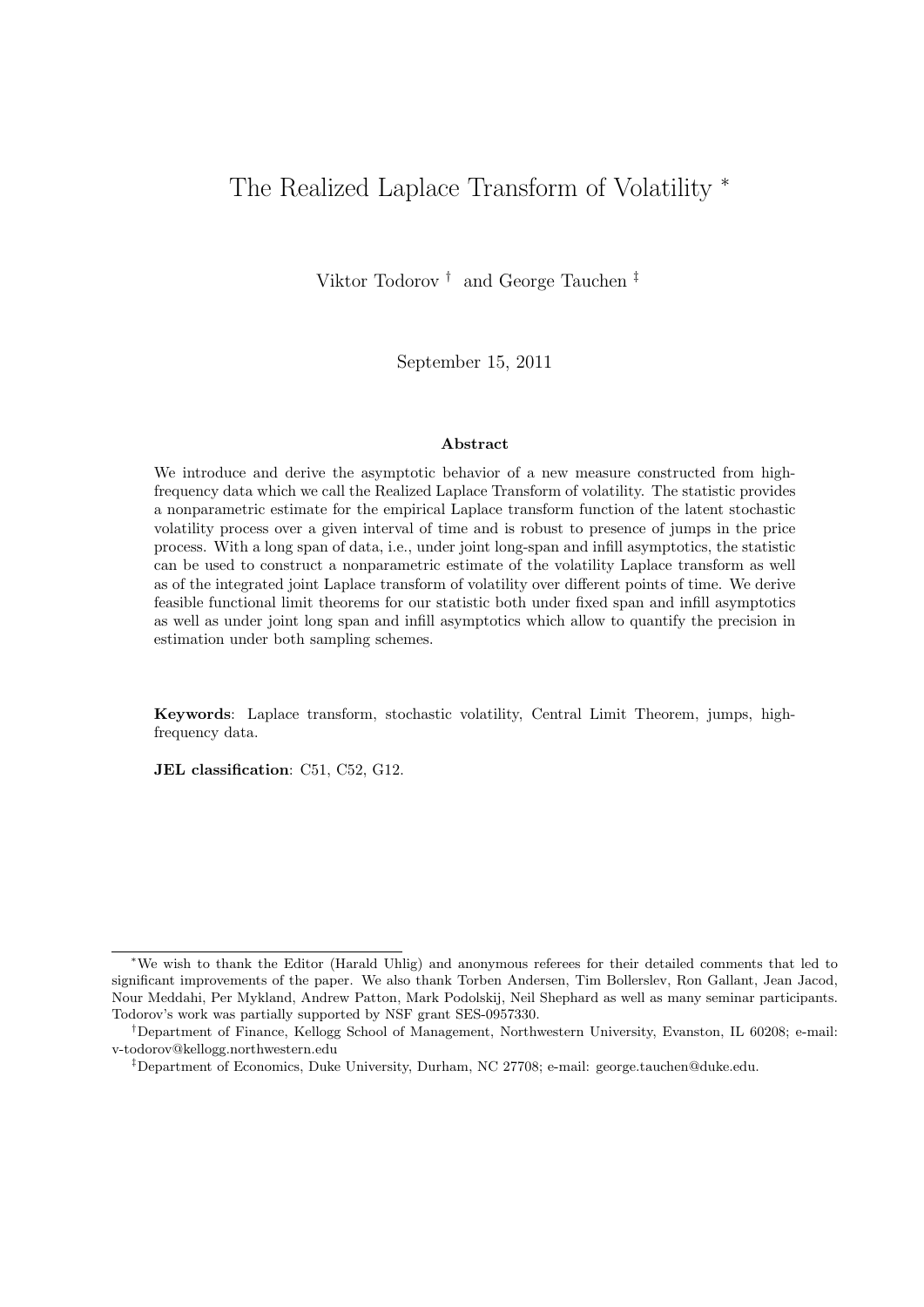# **1 Introduction**

Time-varying volatility is a salient empirical feature of many economic and financial time series, and the importance of properly accounting for such dependencies in economic decision making is now widely recognized, see Engle (2004). The widespread use of continuous-time processes with stochastic volatility<sup>1</sup> in macroeconomics and finance also directly underscores this.

Inference for stochastic volatility models is complicated because the underlying volatility process is latent and not uniquely determined by observed variables.<sup>2</sup> The presence of the hidden volatility process presents statistical challenges far beyond those encountered in models with a fully observed state vector, for which there are a variety of tractable methods. The literature on statistical inference for stochastic volatility, either classical or Bayesian, is vast. As common throughout econometrics and statistics, most techniques involve integrating out the latent process(es) in some way or another.

The recent availability of high-frequency financial data provides an alternative. The leading example is the widely-studied realized variance, see e.g., Andersen et al. (2001, 2003) and Barndorff-Nielsen and Shephard (2002). The realized variance is the sum of squared returns over a given time period, usually a day, and it is a nonparametric measure of the unobserved quadratic variation over that period. Further, jump robust extensions of the measure (Barndorff-Nielsen and Shephard, 2004; Mancini, 2001) allow for nonparametric estimation of the integral of the spot variance over the time interval.

Some important issues regarding time aggregation and efficiency arise when using the realized variance and its jump robust extensions for making inference about the underlying volatility dynamics. Inferring distributional properties of the spot variance directly from those of integrated variance is difficult due to the time aggregation. The mapping between the probability distribution of the spot and integrated variances is not one-to-one in general. Also we typically have far more analytical tractability for the spot variance process rather than the integrated. For example, in the widely popular affine jump-diffusion class of Duffie et al. (2000), the conditional characteristic functions, and thereby Laplace transforms, of spot variables are known in closed form and easily computable.

<sup>&</sup>lt;sup>1</sup>In what follows we adopt general financial econometrics usage of the term "volatility" generically, in reference to either scale or variance with the meaning evident from the context. Whenever the distinction is relevant, however, we use "spot volatility" to mean the local, or instantaneous scale, and "spot variance" for the local variance. Exact definitions are in the theoretical analysis below. Note that spot volatility always pertains to the diffusive component, apart from jumps, which are typically modeled separately. Finally, we refer to integrated over time spot volatility (or variance) simply as integrated volatility (or variance).

<sup>2</sup>This includes the prices of derivative contracts as the presence of a rather non-trivial risk premia in the latter makes the link with the unobserved volatility indirect.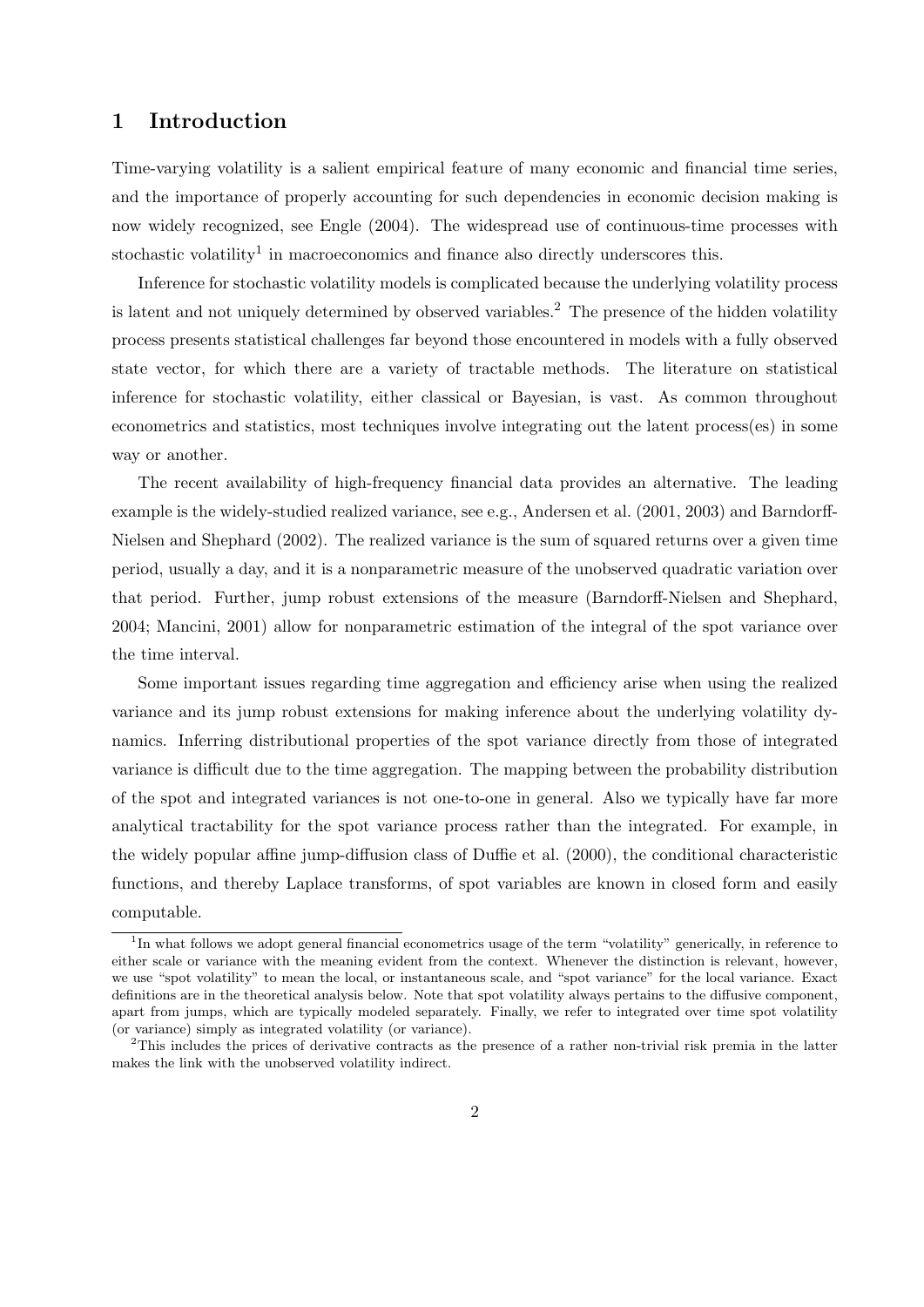In this paper we propose another way of aggregating the high-frequency returns data into a measure we call Realized Laplace Transform of volatility, hereafter abbreviated as RLT, which overcomes the above difficulties. A key distinction is that the realized variance (or its jump-robust extensions) is a mapping from the data to a random variable, while the RLT is a mapping from the data to a random function. The function estimates the empirical Laplace transform of the spot variance over an interval of time<sup>3</sup>, and it preserves information about the characteristics of volatility (when the latter is a stationary process). The RLT is easy to compute, as it is simply an average of cosine transforms of the appropriately rescaled high-frequency increments.

The RLT measure is built on the idea that over small intervals of time the leading component of the price increment is (conditionally) a zero-mean Gaussian random variable with variance equal to the spot variance at the beginning of the interval.<sup>4</sup> Then, the characteristic function of a zeromean normal random variable is a Laplace transform of its volatility and aggregating over the high-frequency increments, by Law of Large Numbers, our RLT measure estimates the empirical Laplace transform of the volatility over the time interval. We prove feasible functional Central Limit Theorems for the RLT measure when considered as a function of its dummy variable under both fixed and long span sampling scheme.

Our asymptotic analysis forms the basis for applying the measure in many parametric and nonparametric estimation contexts. Importantly, the measure has robustness with respect to jumps slightly better than the existing jump-robust realized measures. This robustness is achieved automatically without any need for explicit truncation, and hence the nontrivial issue of choosing tuning parameters is avoided.<sup>5</sup>

The empirical usefulness of the RLT becomes evident in a situation where a long span of data is available and stationarity-type conditions are reasonable: standard assumptions for economic applications, e.g., Hansen and Scheinkman (1995); Barndorff-Nielsen and Shephard (2002); Andersen et al. (2003) among many others. Then we are able to estimate the unconditional Laplace transform of the spot variance. As seen in our empirical illustration below, the approach provides evidence on the statistical significance of the error in treating the daily integrated variance as the spot variance, as is sometimes done. Also, we can discriminate across broad classes of volatility models and assess the magnitude of the distortion to the distribution of volatility induced by the

<sup>&</sup>lt;sup>3</sup>The empirical Laplace transform of a continuous-time process  $X_t$  over an interval  $[0,T]$  is the Laplace transform of  $X_t$  with respect to the empirical measure, i.e., it is  $\frac{1}{T} \int_0^T e^{-uX_s} ds$  for  $u \in \mathbb{R}_+$ .

<sup>&</sup>lt;sup>4</sup>The local Gaussianity of high-frequency returns has been used, either implicitly or explicitly, in constructing general volatility estimators in diffusion settings by Barndorff-Nielsen et al. (2006) and Mykland and Zhang (2009).  $5$ The multipower variation measures of the integrated variance of Barndorff-Nielsen and Shephard (2004) similarly

do not need a choice of a tuning parameter.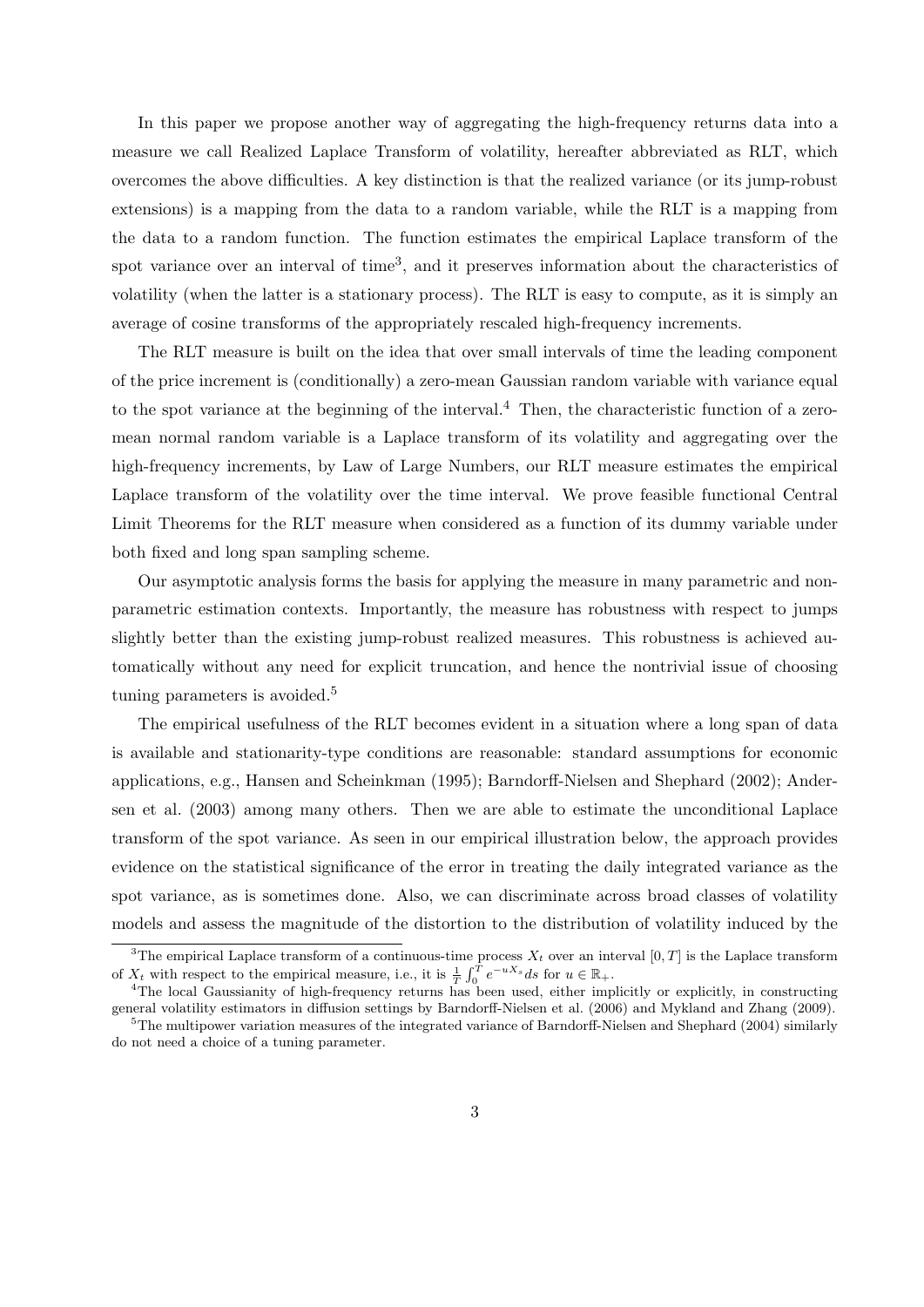temporal aggregation associated with the integrated variance.

Much more generally, by considering products of the RLT measure over different time intervals, we can estimate nonparametrically the integrated joint Laplace transform of volatility over the time intervals. Matching moments of the latter with that implied by a model provides for efficient, robust, and often analytically convenient way of model determination and estimation of the volatility dynamics. This latter effort is far beyond the scope of this paper and is undertaken in a follow up paper (Todorov et al., 2011) that applies the limit theory developed here.

Finally, the analysis in this paper is for the case when the observed process is a jump-diffusion, which is the most typical in economic applications, but it can be easily extended for studying the stochastic volatility in a pure-jump setting. This "adaptivity" is another important advantage of the proposed measure.<sup>6</sup>

The paper is organized as follows. Section 2 introduces our setup and assumptions. In Section 3 we define formally the RLT measure and derive its asymptotic behavior. Section 4 presents a Monte Carlo study of our statistic and Section 5 contains the results from an empirical application. Section 6 concludes. Proofs are in Section 7 and a supplementary Appendix, which also contains details regarding all computations within the paper as well as some extensions of the results in the paper.

### **2 Setting and Assumptions**

We start by introducing our setting and assumptions. Throughout the paper, the process of interest is denoted with *X* and is defined on some filtered probability space  $(\Omega, \mathcal{F}, (\mathcal{F}_t)_{t>0}, \mathbb{P})$ . We assume that *X* has the following dynamics:

$$
dX_t = \alpha_t dt + \sigma_t dW_t + \int_{\mathbb{R}} \delta(t-, x) \mu(dt, dx), \qquad (1)
$$

where  $\alpha_t$  and  $\sigma_t$  are càdlàg processes;  $W_t$  is a Brownian motion;  $\mu$  is a homogenous Poisson measure with compensator (Lévy measure)  $dt \otimes \nu(dx)$ ;  $\delta(t, x) : \mathbb{R}^+ \times \mathbb{R} \to \mathbb{R}$  is càdlàg in  $t$ .<sup>7</sup>

Our goal in the paper will be to uncover the stochastic volatility  $\sigma_t$ , and its distribution and dynamics in particular, from observing only *X* while assuming as little as possible about the rest of the components of *X* and the volatility itself.

<sup>6</sup>On the other hand, in pure-jump setting the realized variance will measure the sum of the squared jumps which deviates from integrated variance (formally the integrated jump compensator) by a (local) martingale.

<sup>&</sup>lt;sup>7</sup>In financial applications, the observed price differs from the model in (1) by the so-called market microstructure noise which can have nontrivial impact for very high frequencies. We will adopt a conservative approach of using coarser frequencies at which the impact of the noise is negligible, leaving an extension of the results to the case when noise is present for future research.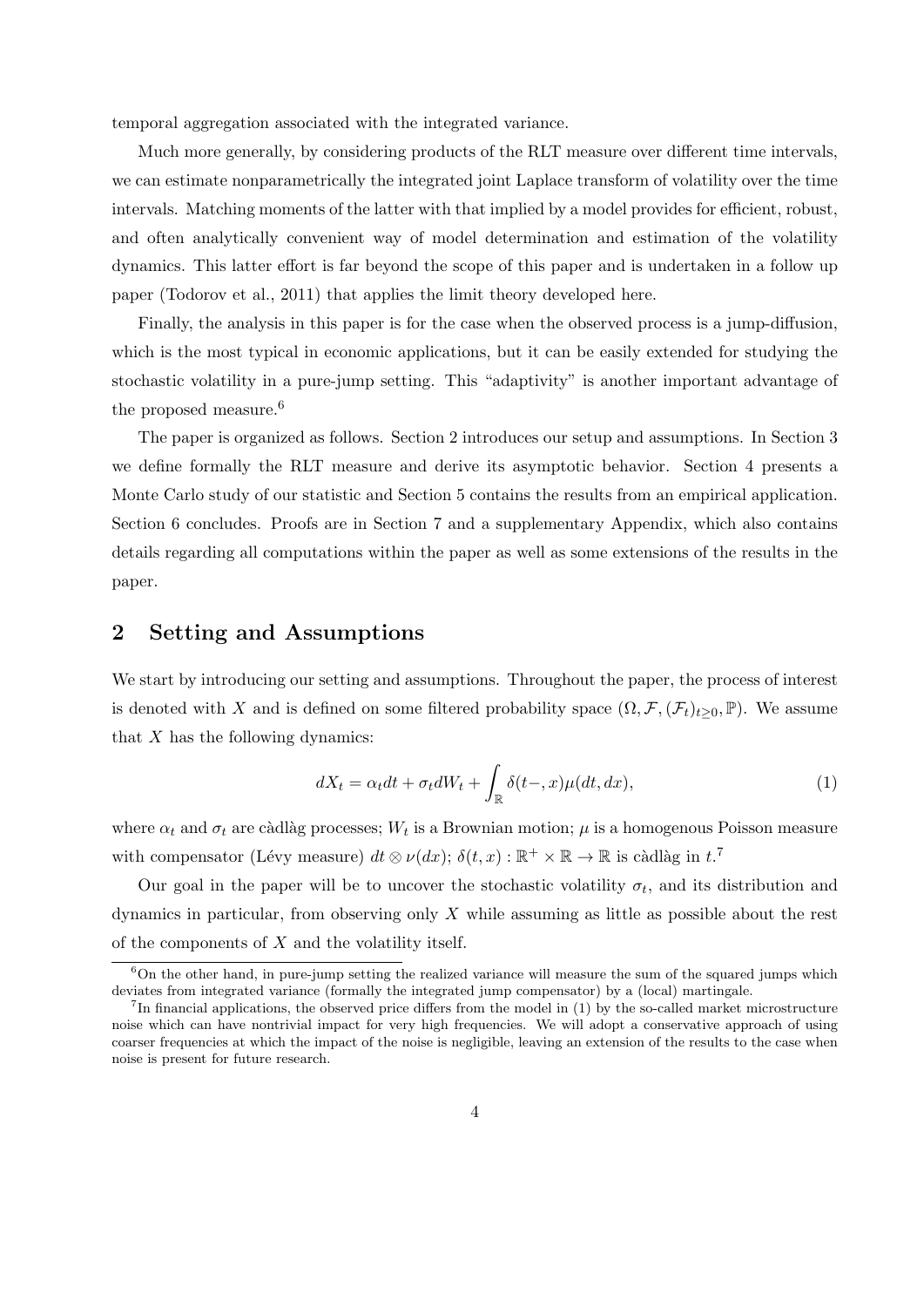The first two components in (1) have continuous paths while the third one captures the discontinuous moves in  $X$ , i.e., jumps. Our first assumption restricts the behavior of the latter.

Assumption A. The Lévy measure of  $\mu$  satisfies:  $\mathbb{E}\left(\int_0^t\int_{\mathbb{R}}(|\delta(s,x)|^p\vee|\delta(s,x)|)ds\nu(dx)\right)<\infty$ , for *every*  $t > 0$  *and every*  $p \in (\beta, 1)$ *, where*  $0 \leq \beta < 1$  *is some constant.* 

Apart from the minor integrability condition, i.e., the first moment of the jump process exists, assumption A restricts the "activity" of the jump component of *X*. The "activity" of the jumps determines the "vibrancy" of their trajectory. We restrict *β <* 1, i.e., the jump component is of finite variation meaning that its trajectory is of finite length (and this is why we do not need a martingale measure to define it).<sup>8</sup> In most parametric continuous-time models used to date, e.g., the affine jump-diffusion models, the jump process is a compound Poisson process and assumption A is trivially satisfied in this case with  $\beta = 0$ .

Our next assumption imposes minimal integrability conditions on  $\alpha_t$  and  $\sigma_t$  and further limits their variation over short periods of time. Intuitively, we will need the latter to guarantee that by sampling frequently enough we can treat "locally"  $\sigma_t$  (and  $\alpha_t$ ) as constant.

*Assumption B. Assume that*  $\sigma_t$  *is an Itô semimartingale given by* 

$$
\sigma_t = \sigma_0 + \int_0^t \tilde{\alpha}_s ds + \int_0^t v_s dW_s + \int_0^t v'_s dW'_s + \int_0^t \int_{\mathbb{R}} \delta'(s-, x) \tilde{\mu}'(ds, dx),\tag{2}
$$

*where*  $W'$  *is a Brownian motion independent from*  $W$ ;  $\mu$  *is a homogenous Poisson measure, with L*évy measure  $dt \otimes \nu'(dx)$ , having arbitrary dependence with  $\mu$  and  $\delta'(t, x) : \mathbb{R}^+ \times \mathbb{R} \to \mathbb{R}$  is càdlàg *in t. We have for every t and s:*

$$
\begin{cases} \mathbb{E} \left( |\alpha_t|^2 + |\tilde{\alpha}_t|^2 + |\sigma_t|^2 + |v_t|^2 + |v_t'|^2 + \int_{\mathbb{R}} |\delta'(t,x)|^2 \underline{\nu}(dx) \right) < C, \\ \mathbb{E} \left( |\alpha_t - \alpha_s|^2 + |v_t - v_s|^2 + |v_t' - v_s'|^2 + \int_{\mathbb{R}} (\delta'(t,x) - \delta'(s,x))^2 \underline{\nu}(dx) \right) < C|t - s|, \end{cases} \tag{3}
$$

*where*  $C > 0$  *is some constant that does not depend on t and s.* 

Assumption B is a very general assumption, which is satisfied by the multifactor stochastic volatility models that are widely used in financial econometrics, e.g., the popular affine jumpdiffusion models. It allows for a completely arbitrary dependence between the increments in  $\sigma_t$  and *X*, i.e., so-called "leverage" effect (by linking either jumps or Brownian motions) is allowed.<sup>9</sup>

Finally, for some of our results we will make use of long-span asymptotics, for the process  $\sigma_t^2$ and the latter contains temporal dependence. Therefore, we need a condition on this dependence that guarantees that a Central Limit Theorem for the associated empirical process exists.

<sup>8</sup>This restriction is not necessary if one is interested only in convergence in probability results (only *β <* 2 is needed for this and the highest value of  $\beta$  is 2). However, if one needs also the asymptotic distribution of the statistics that we introduce in the paper, then this assumption is probably unavoidable.

<sup>9</sup>We can further relax this assumption but with the cost of weakening slightly some of our asymptotic results. Given the wide class of stochastic volatility models that is covered by assumption B we do not do this here.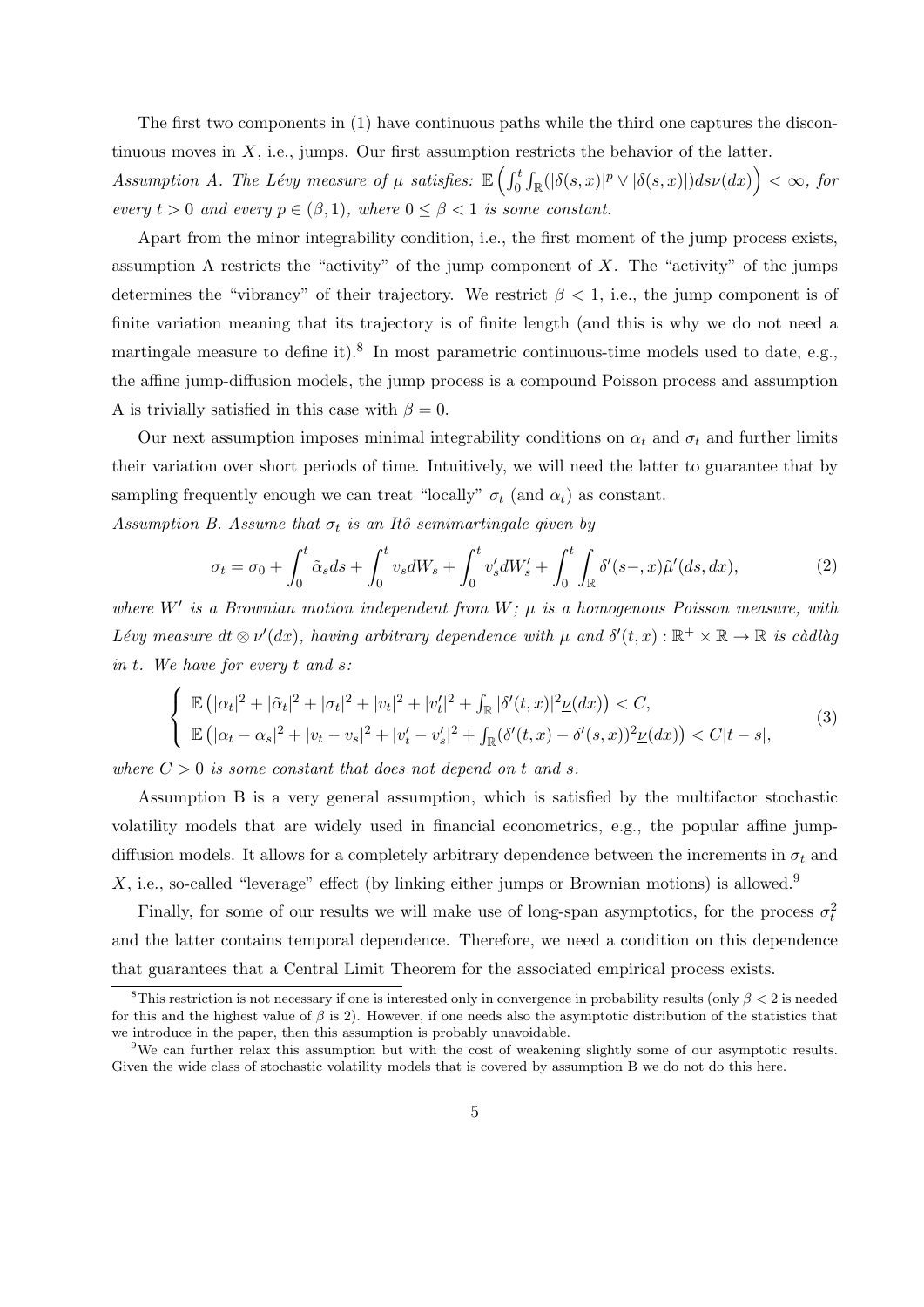*Assumption C. The volatility*  $\sigma_t$  *is a stationary and*  $\alpha$ *-mixing process with*  $\alpha_t^{mix} = O(t^{-3-t})$  *for arbitrary small*  $\iota > 0$  *when*  $t \to \infty$ *, where* 

$$
\alpha_t^{\text{mix}} = \sup_{A \in \mathscr{F}_0, \ B \in \mathscr{F}^t} |\mathbb{P}(A \cap B) - \mathbb{P}(A)\mathbb{P}(B)|, \quad \mathscr{F}_0 = \sigma(\sigma_s, W_s, s \le 0) \text{ and } \mathscr{F}^t = \sigma(\sigma_s, W_s - W_t, s \ge t).
$$
\n(4)

# **3 Limit theory for the Realized Laplace Transform**

We next define the Realized Laplace Transform and derive its asymptotic properties. We will assume that we observe the process *X* at the equidistant times  $0, \Delta_n, ..., i\Delta_n, ..., [T/\Delta_n]$  where  $\Delta_n$ is the length of the high-frequency interval and *T* is the span of the data. The Realized Laplace Transform measure is formally defined as

$$
V_T(X, \Delta_n, u) = \sum_{i=1}^{[T/\Delta_n]} \Delta_n \cos(\sqrt{2u}\Delta_n^{-1/2}\Delta_i^n X), \quad \Delta_i^n X = X_{i\Delta_n} - X_{(i-1)\Delta_n}.
$$
 (5)

 $V_T(X, \Delta_n, u)$  is simply the real part of the empirical characteristic function of the (appropriately scaled) increments of the process. When  $\Delta_n \to 0$ , we will show that  $V_T(X, \Delta_n, u)/T$  is an estimate of the empirical Laplace transform function of the latent volatility  $\int_0^T e^{-u\sigma_t^2} ds/T$  (regardless of whether  $T$  is fixed or not). This result in turn can be used to construct a feasible nonparametric estimator for the Laplace transform of volatility and the integrated joint Laplace transform over different points in time as we show in this section.

#### **3.1 Infill asymptotics**

We start our asymptotic analysis with the case of *T* fixed and  $\Delta_n \downarrow 0$ . Before presenting the formal results, we explain the intuition behind our RLT measure. Under assumptions A and B, the error due to replacing  $\Delta_i^n X$  with  $\sigma_{(i-1)\Delta_n} \Delta_i^n W$  in  $V_T(X, \Delta_n, u)$  is asymptotically negligible. Then, note that  $W_{i\Delta_n} - W_{(i-1)\Delta_n} \stackrel{d}{=} \sqrt{\Delta_n}$  $\overline{\Delta_n}$  *× N*(0, 1), and since the characteristic function of a standard normal variable is  $e^{-u^2/2}$ , we have  $\mathbb{E}\left(\cos(\sqrt{2u}\Delta_n^{-1/2}\sigma_{(i-1)\Delta_n}\Delta_i^nW)\right)$  $\mathcal{F}_{(i-1)\Delta_n}$  =  $e^{-u\sigma_{(i-1)\Delta_n}^2}$ . Therefore, by a Law of Large Numbers for the sample average of a heteroscedastic data series, we have that  $V_T(X, \Delta_n, u)$  will converge in probability to  $\Delta_n \sum_{i=1}^{[T/\Delta_n]} e^{-u \sigma_{(i-1)\Delta_n}^2}$  and the latter in turn converges to  $\int_0^T e^{-u\sigma_s^2} ds$ . <sup>10</sup> The following theorem makes this result formal and it further gives an associated (feasible) CLT result. In it we denote with *L − s* convergence stable in law, which means that the

 $10$ The discussion here reveals the intrinsic link between the small-scale behavior of the price process and our RLT measure. Thus for example if the diffusion component of *X* is absent, i.e., in a pure-jump setting, the scaling of the high-frequency increments in the construction of the RLT measure in (5) should be corrected to reflect the small-scale behavior of the leading jump component of *X*.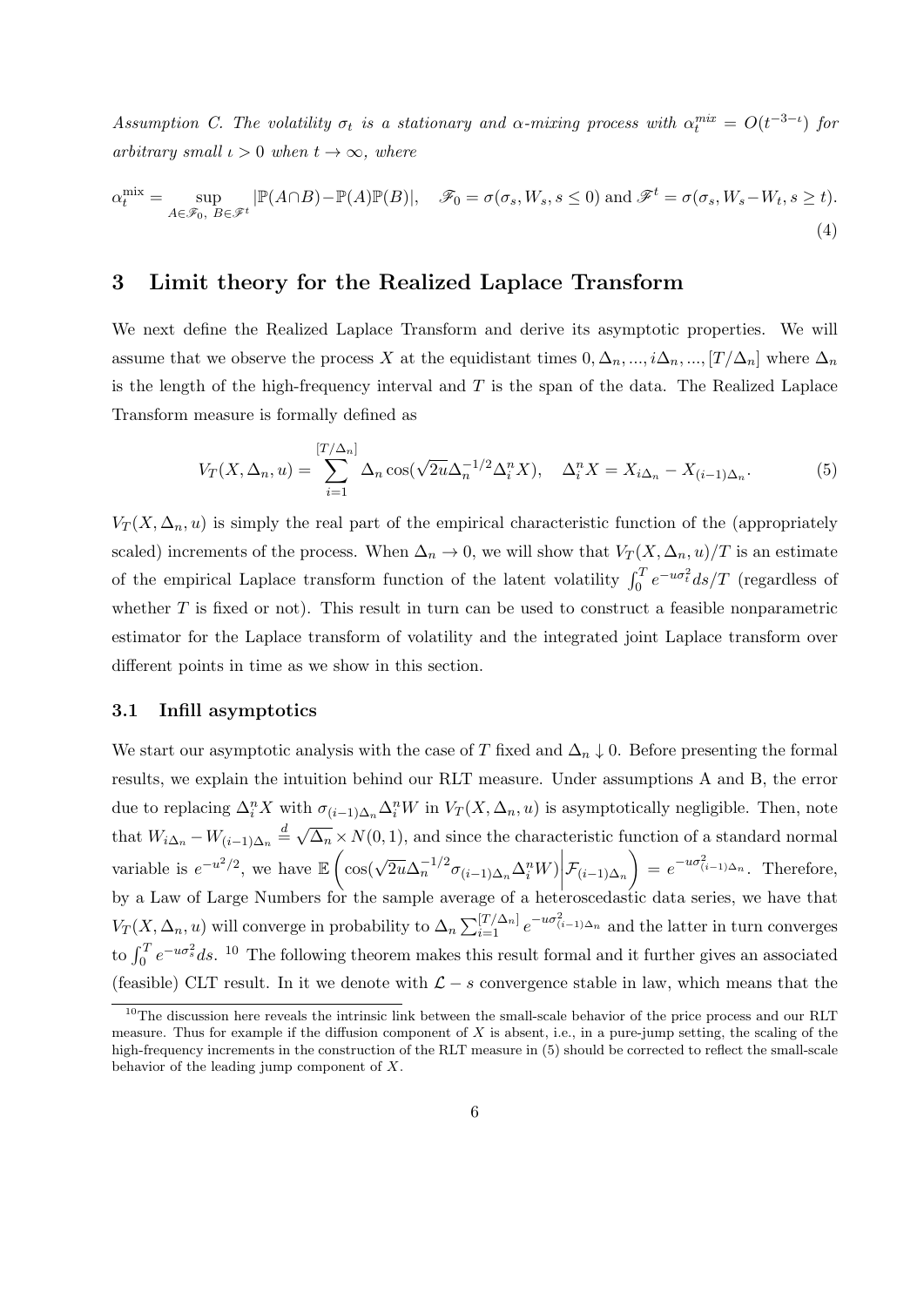convergence in law holds jointly with any random variable defined on the original probability space. We also use the standard notation  $x \wedge y = \min\{x, y\}$  and  $x \vee y = \max\{x, y\}$  for  $x, y \in \mathbb{R}$ .

**Theorem 1** *For the process X, assume that assumptions A and B hold and let*  $\Delta_n \to 0$  *and T be fixed. Then, we have*

$$
\frac{1}{\sqrt{\Delta_n}}\left(V_T(X,\Delta_n,u)-\int_0^T e^{-u\sigma_s^2}ds\right) \xrightarrow{\mathcal{L}-s} \Psi_T(u),\tag{6}
$$

*where the convergence is on the space*  $C(\mathbb{R}_+)$  *of continuous functions indexed by u equipped with the local uniform topology (i.e. uniformly over compact sets of*  $u \in \mathbb{R}_+$ ). The process  $\Psi_T(u)$  is *defined on an extension of the original probability space and is F-conditionally Gaussian process with zero mean function and covariance function of*  $\int_0^T F(\sqrt{u}\sigma_s, \sqrt{v}\sigma_s) ds$  *for every*  $u, v \in \mathbb{R}_+$  *with*  $F(x,y) = \frac{e^{-(x+y)^2} - 2e^{-x^2 - y^2} + e^{-(x-y)^2}}{2}$  $\frac{y-y}{2}+e^{-(x-y)}$  *for*  $x, y \in \mathbb{R}_+$ .

*A consistent estimator for the covariance function of*  $\Psi_T(u)$  *is given by* 

$$
\Delta_n \sum_{i=1}^{[T/\Delta_n]} \left( \cos(\sqrt{2u}\Delta_n^{-1/2}\Delta_i^n X) - V_T(X,\Delta_n,u) \right) \left( \cos(\sqrt{2v}\Delta_n^{-1/2}\Delta_i^n X) - V_T(X,\Delta_n,v) \right), u, v > 0.
$$

The result of the theorem for the case of fixed *u* and *X* a diffusion follows from the general theory of Barndorff-Nielsen et al. (2006). The robustness to jumps of the CLT in (6) requires only that jumps are of finite variation (assumption A) and further does not require any explicit truncation of the increments and the associated choice of a tuning parameter. The robustness to jumps is easiest to see in the case when the jumps are of finite activity. In this case there is a finite number of increments  $\Delta_i^n X$  that are affected by the jumps. Due to the boundedness of the cosine function, their impact on the RLT measure is limited by  $K\Delta_n$  (where *K* is the number of jumps on the interval which of course depends on the realization) and hence they do not affect the result in (6). By contrast, in the case of the realized variance (which is the sum of the squared high-frequency data), jumps affect not only the limiting distribution but also the limit itself.

An important consequence of the proof of the above theorem is the following result about the bias of the Realized Laplace Transform as a measure of the Laplace transform of volatility (assuming in addition to assumptions A and B that  $\sigma_t$  is stationary)

$$
\mathbb{E}\left(V_T(X,\Delta_n,u)\right) = \mathbb{E}\left(\int_0^T e^{-u\sigma_s^2}ds\right) + O\left(\Delta_n^{1-\beta/2-\iota}\right), \quad \forall \iota > 0. \tag{7}
$$

To compare, we note that for the realized variance, as a measure of the integrated variance, the bias is of order  $O(\Delta_n)$  when there are no price jumps (and is due to the drift term).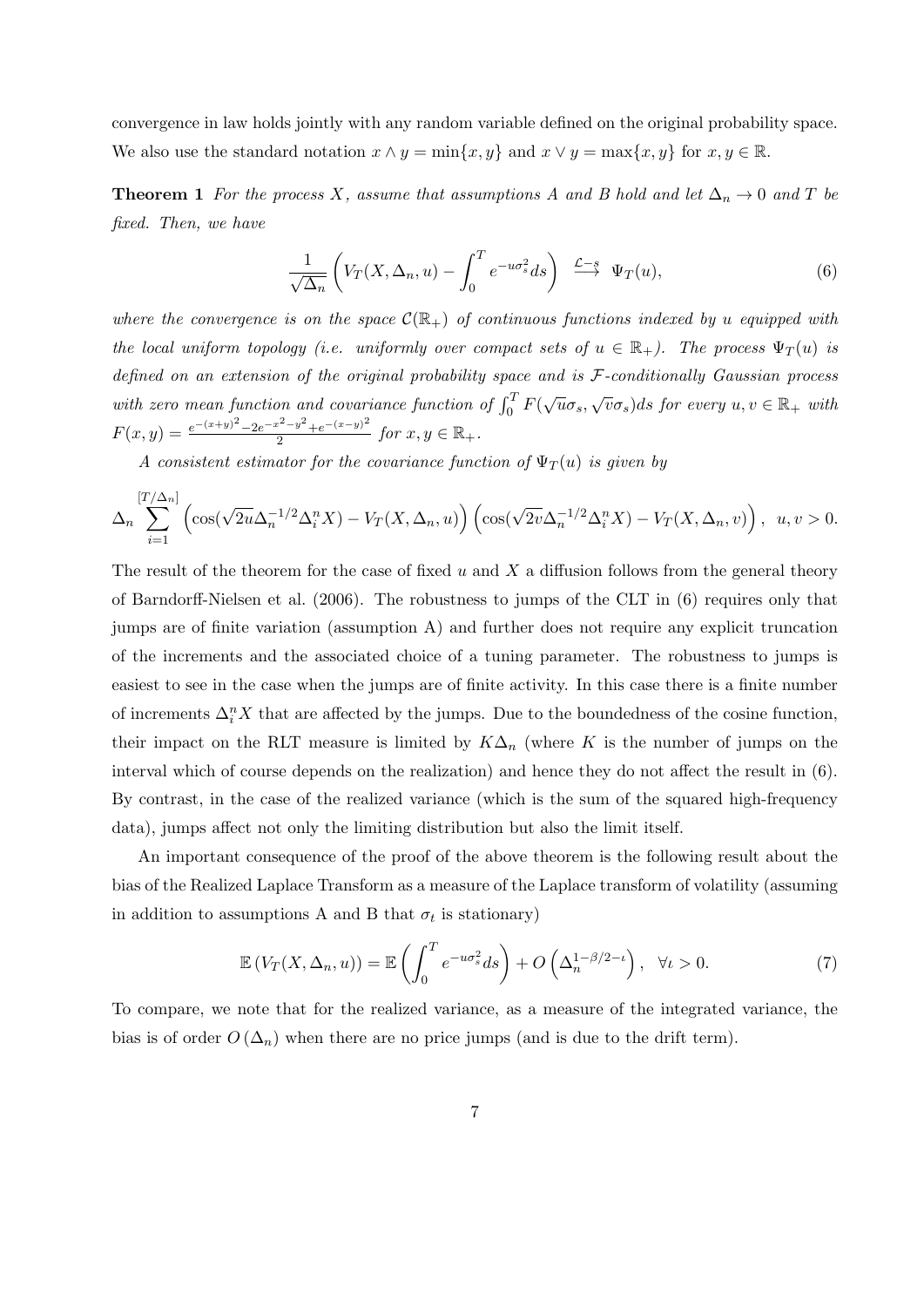### **3.2 Joint Infill and Long Span Asymptotics**

We continue next with the asymptotic results for the case when both the time span increases and the length between observations decreases. The preceding analysis shows that for any *t*,  $\hat{Z}_t(u) = V_t(X, \Delta_n, u) - V_{t-1}(X, \Delta_n, u)$ , constructed from the high-frequency data in the interval  $[t, t+1]$ , is an estimate for  $Z_t(u) = \int_{t-1}^t e^{-u\sigma_s^2} ds$ . Taking sample averages of products of  $Z_t(u)$  over different time intervals, i.e.,

$$
\widehat{\mu}_k(u,v) = \frac{1}{T} \sum_{t=k+1}^T \widehat{Z}_t(u) \widehat{Z}_{t-k}(v),\tag{8}
$$

for *k* integer and  $u, v \geq 0$ , and applying a standard Law of Large Numbers we can estimate consistently  $\mu_k(u, v) = \mathbb{E} \left( Z_t(u) Z_{t-k}(v) \right)$  for  $T \uparrow \infty$  and  $\Delta_n \downarrow 0$ . The latter (by stationarity) is equal  $\int \int_{0}^{k+1} \int_{0}^{1} e^{-v \sigma_{s_1}^{2} - u \sigma_{s_2}^{2}} ds_1 ds_2$  which is just integrated joint Laplace transform of volatility over different points in time. For  $u = 0$  or  $v = 0$ , it reduces to the Laplace transform of the marginal distribution of the volatility process.

To make use of the above result, however, we need to know the precision with which we can recover the function  $\mu_k(u, v)$  from the data. The estimation involves discretization error (from estimating  $Z_t(u)$  by  $\widehat{Z}_t(u)$  in addition to the empirical process  $\frac{1}{T} \sum_{t=k+1}^T Z_t(u) Z_{t-k}(v) - \mu_k(u, v)$ . Can we gauge the precision of  $\hat{\mu}_k(u, v)$  by a feasible estimate of the magnitude of the latter error? The answer to this depends on how big is the discretization error relative to the empirical process. In the next theorem we quantify the magnitudes of the two errors and provide a feasible CLT for the latter. We need some more notation for the asymptotic variance of  $\hat{\mu}_k(u, v)$  and its feasible estimate before we can present the theorem. In particular, we set

$$
V_k([u_1, v_1], [u_2, v_2]) = \sum_{l=-\infty}^{\infty} \mathbb{E}\left[ \left( Z_t(u_1) Z_{t-k}(v_1) - \mu_k(u_1, v_1) \right) \left( Z_{t-l}(u_2) Z_{t-l-k}(v_2) - \mu_k(u_2, v_2) \right) \right], \quad (9)
$$

$$
\widehat{C}_{l}([u_1, v_1], [u_2, v_2]) = \frac{1}{T} \sum_{t=k+l+1}^{T} \left( \widehat{Z}_{t}(u_1) \widehat{Z}_{t-k}(v_1) - \widehat{\mu}(u_1, v_1) \right) \left( \widehat{Z}_{t-l}(u_2) \widehat{Z}_{t-l-k}(v_2) - \widehat{\mu}(u_2, v_2) \right), \quad (10)
$$

$$
\widehat{V}_{k}([u_1, v_1], [u_2, v_2]) = \widehat{C}_0([u_1, v_1], [u_2, v_2]) + \sum_{i=1}^{L_T} \omega(i, L_T) (\widehat{C}_i([u_1, v_1], [u_2, v_2]) + \widehat{C}_i([u_2, v_2], [u_1, v_1])), \quad (11)
$$

for  $u_i, v_i \geq 0$  for  $i = 1, 2$  and some nonnegative function  $\omega$ . We note that  $V_k([u_1, v_1], [u_2, v_2])$  is well defined when assumption C holds, see Jacod and Shiryaev (2003), Theorem VIII.3.79.

**Theorem 2** *(a)* Suppose  $T \to \infty$  and  $\Delta_n \to 0$ . For the process X under assumptions A, B and *C, for arbitrary integer*  $k \geq 0$  *we have*  $\widehat{\mu}_k(u, v) \stackrel{\mathbb{P}}{\longrightarrow} \mu_k(u, v)$ *, and further* 

$$
\sqrt{T} \left( \widehat{\mu}_k(u, v) - \mu_k(u, v) \right) = Y_T^{(1)}(u, v) + Y_T^{(2)}(u, v), \quad Y_T^{(1)}(u, v) \stackrel{\mathcal{L}}{\longrightarrow} \Psi'(u, v), \tag{12}
$$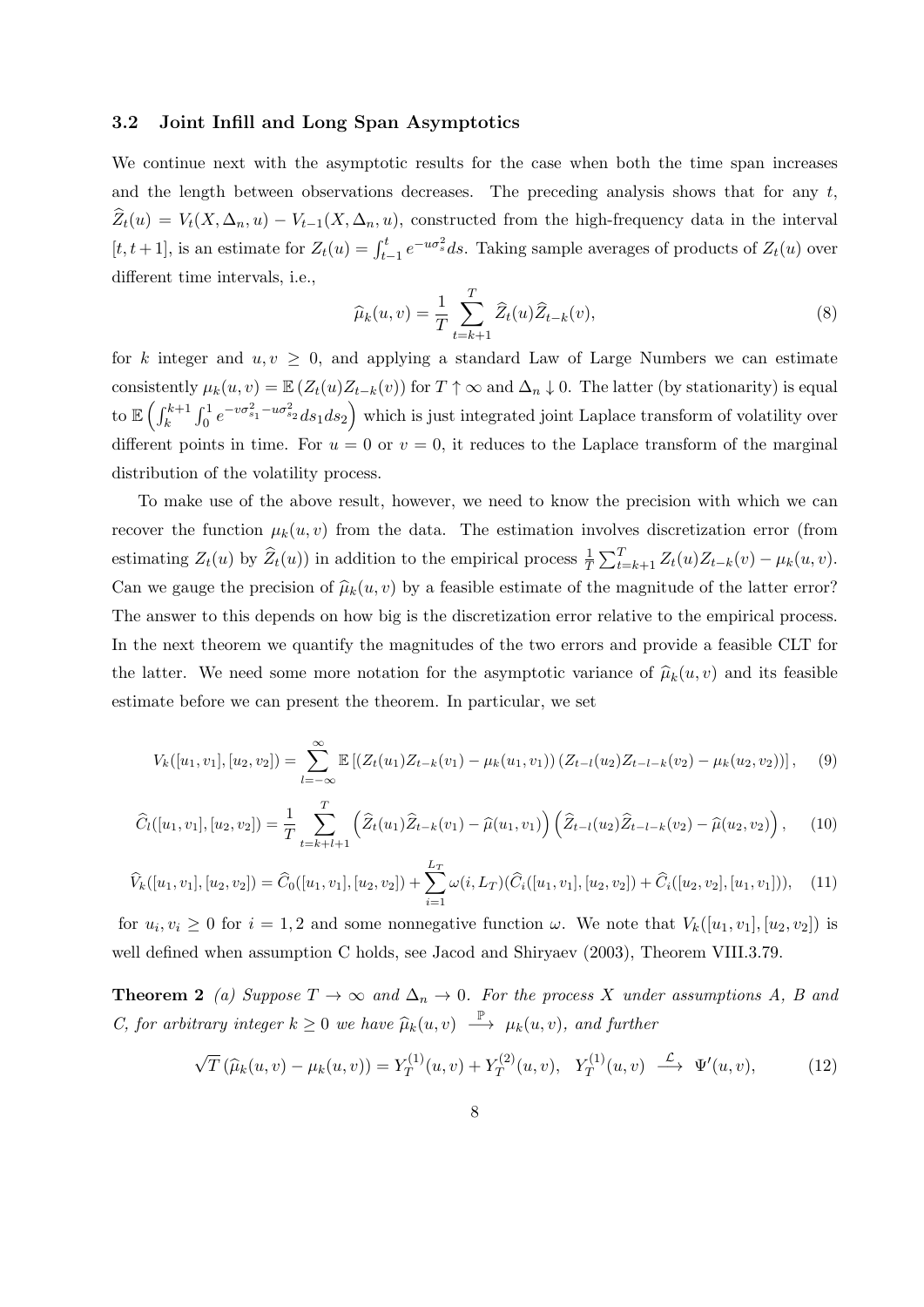$$
Y_T^{(2)}(u,v) = \frac{T-k}{\sqrt{T}} \sum_{i=\left[\left(t-k-1\right)/\Delta_n\right]+1}^{\left[\left(t-k\right)/\Delta_n\right]} \mathbb{E}\left[Z_t(u)\Delta_n\left(\cos\left(\sqrt{2v}\Delta_n^{-1/2}\sigma_{(i-1)\Delta_n}\Delta_i^nW\right) - e^{-v\sigma_{(i-1)\Delta_n}^2}\right)\right]
$$

$$
+ 1_{\left\{k=0\right\}}\sqrt{T} \sum_{i=\left[\left(t-1\right)/\Delta_n\right]+1}^{\left[t/\Delta_n\right]} \mathbb{E}\left[Z_t(v)\Delta_n\left(\cos\left(\sqrt{2u}\Delta_n^{-1/2}\sigma_{(i-1)\Delta_n}\Delta_i^nW\right) - e^{-u\sigma_{(i-1)\Delta_n}^2}\right)\right]
$$

$$
+ O_p\left(\sqrt{T}\Delta_n^{1-\beta/2-\iota}\right), \quad \forall \iota > 0,
$$
 (13)

*where the above limit results are for the space*  $C(\mathbb{R}_+ \times \mathbb{R}_+)$  *of continuous functions indexed by u and v and equipped with the local uniform topology.* Ψ*′* (*u, v*) *is a Gaussian process with zero mean function and covariance function of*  $V_k([u_1, v_1], [u_2, v_2])$  which is defined in (9).

*(b)* If further  $L_T$  is a deterministic sequence of integers satisfying  $\frac{L_T}{\sqrt{T}} \to 0$  as  $T \to \infty$  and  $L_T \Delta_n^{1-\beta/2-\iota} \to 0$ , we have

$$
\widehat{V}_k([u_1, v_1], [u_2, v_2]) \stackrel{\mathbb{P}}{\longrightarrow} V_k([u_1, v_1], [u_2, v_2]), \tag{14}
$$

*where*  $\omega(i, L_T)$  *is either a Bartlett or a Parzen kernel.*<sup>11</sup>

The two components of the estimation error,  $Y_T^{(1)}$  $Y_T^{(1)}(u, v)$  and  $Y_T^{(2)}$  $T^{(2)}(u, v)$ , are respectively the empirical process,  $\sqrt{T} \left( \frac{1}{T} \right)$  $\frac{1}{T} \sum_{t=k+1}^{T} Z_t(u) Z_{t-k}(v) - \mu_k(u, v)$ , and the discretization error. Naturally,  $Y_T^{(1)}$  $T_T^{(1)}(u, v)$  is sole function of the time span *T* and does not depend on  $\Delta_n$  unlike  $Y_T^{(2)}$  $T^{(2)}(u, v)$ . The first two terms in  $Y_T^{(2)}$  $T^{(2)}(u, v)$  are due to the dependence between  $\sigma_t^2$  and  $W_t$ . In general, they are *O*( *√*  $\overline{T\Delta_n}$ ). They are exactly 0 when  $v = 0$  or when  $\sigma_t^2$  and  $W_t$  are independent. Even more generally, however, when  $\sigma_t^2$  is a multifactor model with factors following Lévy-driven SDE-s (typical modeling assumption), and if in addition the conditional Laplace transform of  $\sigma_t^2$  is twice differentiable with bounded second derivative (which is the case for example for the affine jump-diffusions), then these terms in  $Y_T^{(2)}$  $T^{(2)}(u, v)$  are of order only  $O(v)$ *√*  $T\Delta_n$ ). When this is the case, the relative speed condition needed for  $Y_T^{(2)}$  $\frac{f^{(2)}(u,v)}{T}$  to be negligible is  $\sqrt{T}\Delta_n^{1-\beta/2-i} \to 0$  and is determined by the error due to the presence of jumps. This condition becomes more stringent for higher levels of *β* (recall assumption A) as for them the jumps are "closer" to the Brownian increments, for our estimation purposes, and this induces a more significant error in their disentangling. In the typical case of finite activity jumps, e.g., compound Poisson process, the relative speed condition reduces to  $\sqrt{T}\Delta_n \to 0$  which allows the span of the data to increase much faster than the mesh of the observation grid. Compared with the standard requirement  $T\Delta_n \to 0$  found in the related problem

<sup>&</sup>lt;sup>11</sup>We refer to Andrews (1991) and the many references therein for the alternative kernels used in the construction of so-called heteroskedastic autocorrelation (HAC) estimators.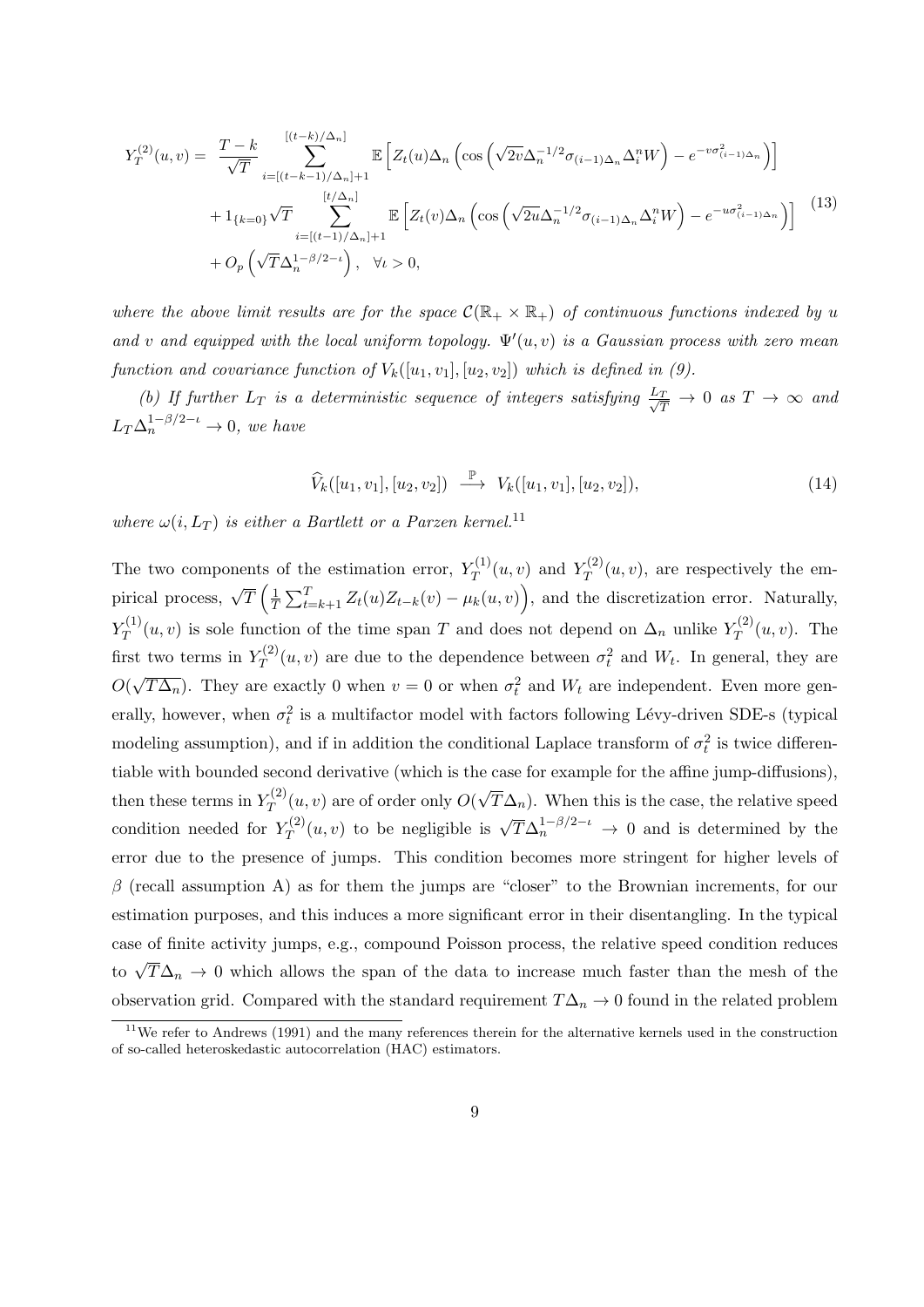of maximum-likelihood estimation of diffusion processes with discrete data, see e.g., Prakasa Rao (1988), our relative speed condition is much weaker.

We note that the importance of the different components of the discretization error changes from fixed to long span asymptotics. The martingale part is the leading component in the fixedspan asymptotics and it determines the limiting distribution of the RLT measure in  $(6)$ .<sup>12</sup> On the other hand, for the long-span asymptotics, the bias term due to the presence of jumps in the price increments dominates the martingale component of the discretization error and determines the order of magnitude of  $Y_T^{(2)}$  $T^{(2)}(u, v).$ 

While in (13) we give the order of magnitude of the discretization error, for an empirical application where we use fixed *T* and  $\Delta_n$ , it is important to have an idea of the actual size of the bias it creates, in particular the one due to jumps. For simplicity we do this for the case when  $v = 0$  and when the process has i.i.d. increments with compound Poisson jumps with symmetric distribution of the jump size. The bias due to the discretization error in this case is given by

$$
\left| \frac{\mathbb{E} \left( V_T(X, \Delta_n, u) \right)}{Te^{-u\sigma^2}} - 1 \right| \le \left[ \left| \cos(\alpha \sqrt{2u} \sqrt{\Delta_n}) - 1 \right| + \lambda \Delta_n \left| \cos(\alpha \sqrt{2u} \sqrt{\Delta_n}) e^{\psi \left( \sqrt{2u}/\Delta_n \right)} - 1 \right| + \frac{\lambda^2 \Delta_n^2}{2} \right],
$$

where  $\lambda$  is the intensity of the jumps, i.e.,  $\lambda = \int_{\mathbb{R}} \nu(dx)$  with  $\delta(t, x) = x$  in (1) and  $\psi$  is the characteristic function of the jump size distribution  $\nu(dx)/\lambda$ . The bias derived above is very small. For example, for intensity of 1 jump per day with  $\Delta_n = 1/400$ , the bias is less than 0.25% of the estimated value. In the Monte Carlo section we will further investigate the finite sample bias and variance of our estimator  $\hat{\mu}_k(u, v)$  for the time span and frequencies of the typical financial data sets that are available and will confirm our asymptotic analysis here.

The function  $\hat{\mu}_k(u, v)$  can be further generalized to products of more RLT measures over different time intervals. These functions essentially "summarize" the information for the latent volatility dynamics in the data. Indeed, if we assume that volatility stays constant over the intervals  $[t, t+1]$ and is further Markov of finite order, it is well known (see e.g., Proposition 4.2 in Carrasco et al. (2007) and the references therein) that we can achieve the efficiency of the maximum likelihood estimator by minimizing the distance between these functions and their model implied analogues.

Of course, the volatility can change over the time interval  $[t, t+1]$  so that  $\mu_k(u, v)$  is not exactly the joint Laplace transform of volatility over arbitrary points of time, but rather an integrated version of it. Intuitively, this is the price to pay for the fact that we need to "recover" the latent

<sup>&</sup>lt;sup>12</sup>The leading martingale component of the dicretization error,  $\hat{Z}_t(u) - Z_t(u)$ , is given by  $\Delta_n \sum_{i=[(t-1)/\Delta_n]+1}^{[t/\Delta_n]} \left(\cos\left(\sqrt{2u}\Delta_n^{-1/2}\sigma_{(i-1)\Delta_n}\Delta_i^nW\right)-e^{-u\sigma_{(i-1)\Delta_n}^2}\right).$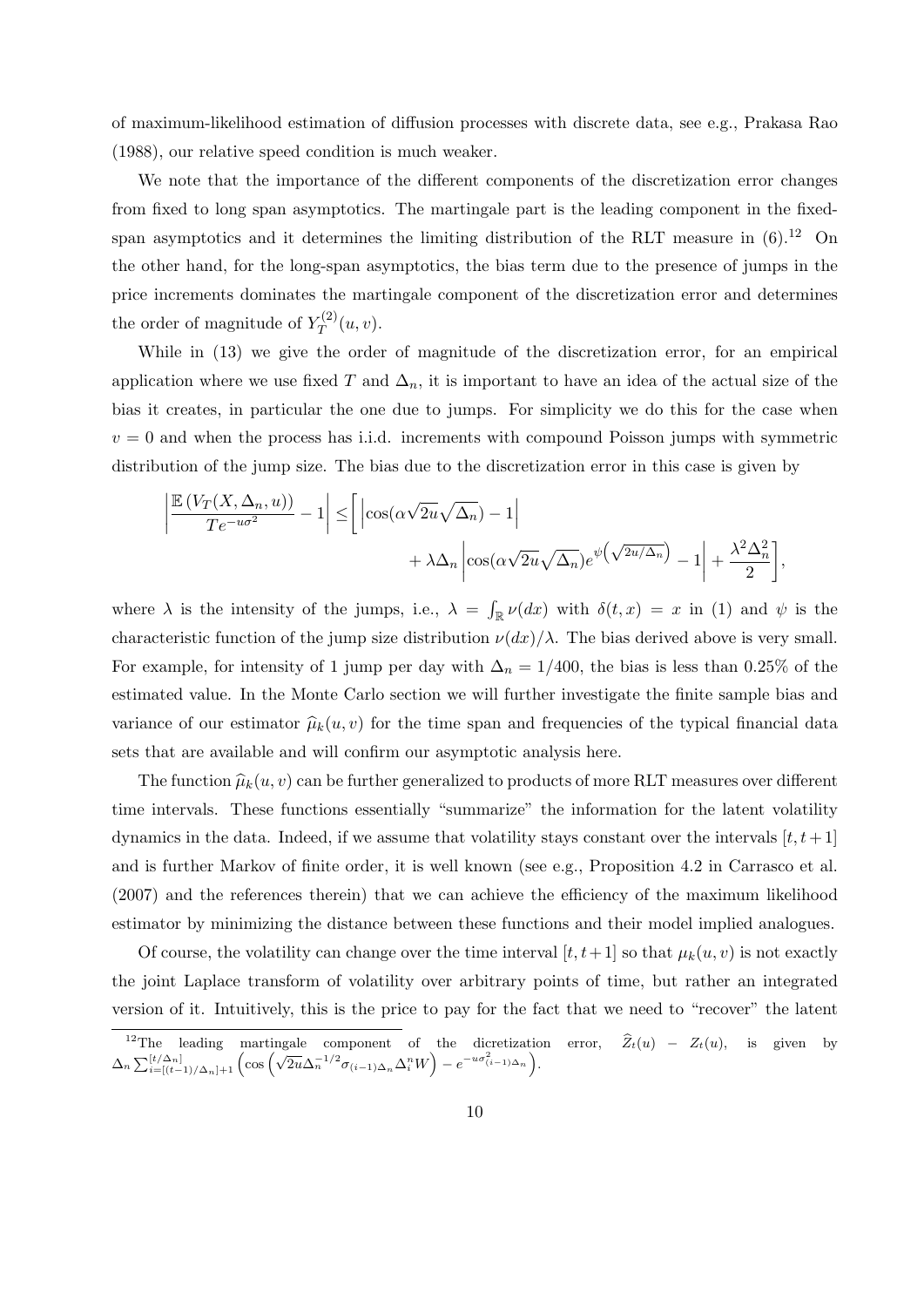volatility from the high-frequency data.<sup>13</sup> The loss of information compared with the infeasible case where the joint Laplace transform of volatility (and not an integrated version of it) is observed, is for the very short term moves in volatility which are hardest to pin down from discrete price data.

We can compare the use of  $\hat{\mu}_k(u, v)$  with that of the realized variance (or its jump-robust extensions) for the purposes of estimating continuous-time volatility models. In the latter case the inference has been based on matching the first few moments of the realized variance as those are known analytically for a wide range models (another alternative is Gaussian QMLE). This, however, typically leads to a significant loss of information about the volatility dynamics. For example, the volatility persistence, in such estimation, is inferred from the autocorrelation of the realized variance. The latter however is an "aggregated" measure of how volatility shocks on "average" propagate in the future. By contrast, using our measure  $\hat{\mu}_k(u, v)$  over different regions of  $(u, v)$ , one can identify the "impulse response" to volatility shocks in different volatility regimes. This is often achieved in an analytically convenient way, since for wide classes of models, e.g., the affine jump-diffusions, the conditional Laplace transform is known in closed-form. Moreover, nonlinear transformations of the realized variance, needed to capture better the information in it, typically lead to a more prominent role of the discretization error, which is reflected in the stronger relative speed condition  $T\Delta_n \to 0$  needed for this error to be negligible.

Finally, given the above-developed limit theory for the Laplace transform, it is natural to inquire about inverting the transform to generate a nonparametric estimator of the probability density. The inversion problem is well known to be ill posed, so some form of numerical regularization will be required (Kryzhniy, 2010). Furthermore, there is no imperative reason to invert, since almost all models, e.g. affine jump-diffusion models for the term structure and derivatives pricing, imply convenient forms for the Laplace transform, not the density.

# **4 Monte Carlo Assessment**

We now examine the precision of estimating  $\mu_k(u, v)$  via the RLT. We use the following two-factor stochastic volatility model

$$
dX_t = \sqrt{V_{1t} + V_{2t}}dW_t + dL_{1t}, \quad dV_{1t} = 0.02(0.5 - V_{1t})dt + 0.07\sqrt{V_{1t}}dB_t, \quad W_t \perp B_t, dV_{2t} = -0.5V_{2t}dt + dL_{2t}, \quad L_{1t} \perp L_{2t},
$$
\n(15)

*L*<sub>1*t*</sub> is pure-jump with Lévy density  $\nu(x) = \frac{e^{-x^2/0.4}}{\sqrt{0.4\pi}}$  and  $L_{2t}$  is pure-jump with Lévy density  $\nu(x) =$ 

<sup>&</sup>lt;sup>13</sup>Alternatively we could have defined our RLT measures  $\hat{Z}_t(u)$  over intervals that shrink asymptotically. However, in this case the relative importance of the discretization error will increase. Since, we quantify the precision of  $\hat{\mu}_k(u, v)$ only by the associated empirical process, ignoring the discretization error, we do not consider such an extension.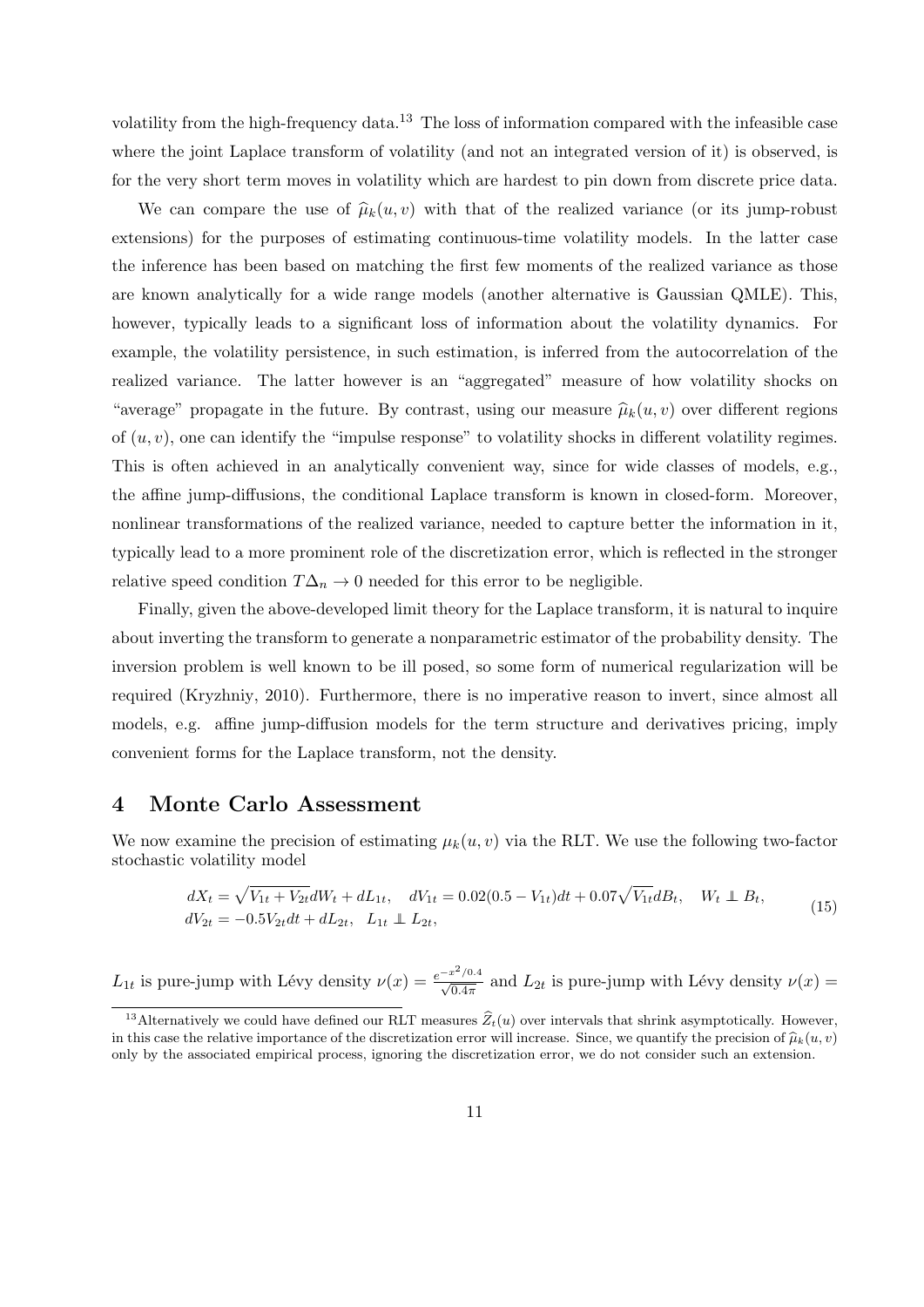4*e <sup>−</sup>*4*x*1*{x>*0*}* . The model is fairly general and captures most stylized features of asset returns data documented in empirical asset pricing.

| $k=0$            |            |        | $v = 0.00$ |            |        |        |            |        |        |
|------------------|------------|--------|------------|------------|--------|--------|------------|--------|--------|
| $\boldsymbol{u}$ | 0.50       | 1.25   | 2.50       | 3.75       |        |        |            |        |        |
| $\mu_k(u,v)$     | 0.6207     | 0.3256 | 0.1282     | 0.0563     |        |        |            |        |        |
| median           | 0.6182     | 0.3234 | 0.1266     | 0.0561     |        |        |            |        |        |
| MAD              | 0.0080     | 0.0100 | 0.0070     | 0.0042     |        |        |            |        |        |
| $k=1$            | $v = 0.50$ |        |            | $v = 1.25$ |        |        | $v = 2.50$ |        |        |
| $\boldsymbol{u}$ | 0.50       | 1.25   | 2.50       | 0.50       | 1.25   | 2.50   | 0.50       | 1.25   | 2.50   |
| $\mu_k(u,v)$     | 0.3967     | 0.2161 | 0.0895     | 0.2158     | 0.1232 | 0.0543 | 0.0889     | 0.0539 | 0.0258 |
| median           | 0.3935     | 0.2136 | 0.0879     | 0.2132     | 0.1214 | 0.0533 | 0.0874     | 0.0529 | 0.0253 |
| MAD              | 0.0099     | 0.0087 | 0.0056     | 0.0087     | 0.0067 | 0.0041 | 0.0056     | 0.0041 | 0.0024 |
| $k=10$           | $v = 0.50$ |        |            | $v = 1.25$ |        |        | $v = 2.50$ |        |        |
| $\boldsymbol{u}$ | 0.50       | 1.25   | 2.50       | 0.50       | 1.25   | 2.50   | 0.50       | 1.25   | 2.50   |
| $\mu_k(u,v)$     | 0.3895     | 0.2074 | 0.0833     | 0.2074     | 0.1125 | 0.0464 | 0.0832     | 0.0464 | 0.0198 |
| median           | 0.3865     | 0.2050 | 0.0819     | 0.2050     | 0.1109 | 0.0455 | 0.0819     | 0.0455 | 0.0194 |
| MAD              | 0.0098     | 0.0086 | 0.0054     | 0.0086     | 0.0064 | 0.0036 | 0.0053     | 0.0036 | 0.0019 |

Table 1: Monte Carlo Results

*Note: The median and the median absolute deviation (MAD) correspond to the estimator*  $\hat{\mu}_k(u, v)$ . The true *values of the volatility Laplace transform are computed using a sample average from a very long simulated series of the latent volatility process*  $\sigma_t$ *. The Monte Carlo replica is* 1000*.* 

We simulate from the above model a data set of 4*,* 000 "days" worth of 400 within-day price increments which is similar to the data set we are going to use in the empirical application. Table 1 summarizes the results from the Monte Carlo experiment. As seen from the table, the estimator is very accurate and the finite sample biases of  $\hat{\mu}_k(u, v)$  are several times smaller than their sampling variation which further confirms the rather small effect of the discretization error implied by our theoretical analysis in the previous section.

# **5 Empirical Application**

The two questions addressed here are i) is there significant statistical error in treating the integrated variance as a spot variance, and ii) do we gain additional information from using our RLT measure?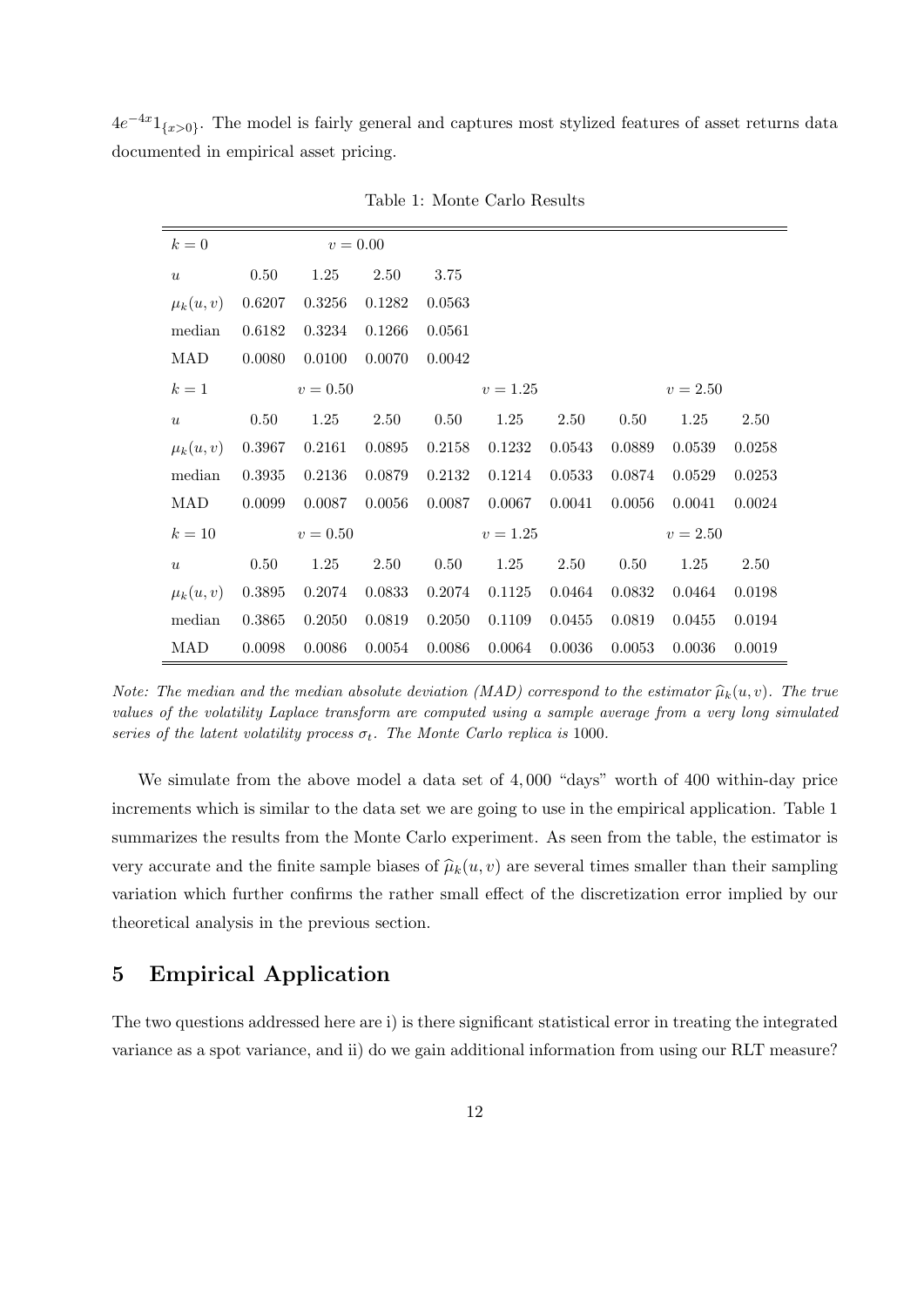The data are 1-minute observations on the S&P 500 futures index, January 1, 1990, to December 31, 2008. The strategy <sup>14</sup> is to juxtapose the estimate of the Laplace transform of the spot variance process,  $\sigma_t^2$ , as newly developed in this paper, to the transform of the widely studied daily integrated variance  $\int_{t}^{t+1} \sigma_s^2 ds$ . For ease of interpretation, we also juxtapose the implied probability densities.

The left panel of Figure 1 shows the estimate of the log-Laplace transform of the spot variance along with two-sigma confidence bands, obtained by using Theorem 2 with the function  $\hat{\mu}_0(u, 0)$ . It also shows the empirical Laplace transform of the integrated variance, as estimated by the jump-robust truncated version of Mancini (2001), with the bipower variation (Barndorff-Nielsen and Shephard, 2004) used for the estimate of truncation — all details are in the supplementary appendix. There is a clear, statistically significant wedge between the two log-Laplace transforms. As a guide to interpreting the wedge, the right panel shows model-implied densities for logs of



Figure 1: Observed Log-Laplace Transforms and Implied Densities of the Log Variance

*Left: Estimated log-Laplace transform and two-sigma pointwise confidence bands for spot volatility of the stock index along with the empirical Laplace transform of the daily integrated variance, 1-minute S&P 500 index data, 1990–2008. Right: modelimplied densities of the log of the log spot variance (solid) and the log of the realized variance (dashed), fitted to the Laplace transforms under the generalized inverse Gaussian specification.*

the spot and the integrated variance under the Generalized-Inverse-Gaussian distribution. This three-parameter distribution nests many well-known positively supported distributions, and it is the marginal density for many important stochastic volatility models (Barndorff-Nielsen and Shephard, 2001). The parameter estimates were obtained by matching Laplace transforms at three widely dispersed points. The fitted Laplace transforms match observed with  $R^2 \approx 1.00$  over the

 $14$ Extensive investigations indicated that microstructure noise is not a concern and the results below are robust across sampling frequencies. Further, the results are only marginally affected by the well-known deterministic withinday diurnal pattern in volatility. For a theoretical analysis when the latter is present, see the supplementary Appendix to the paper.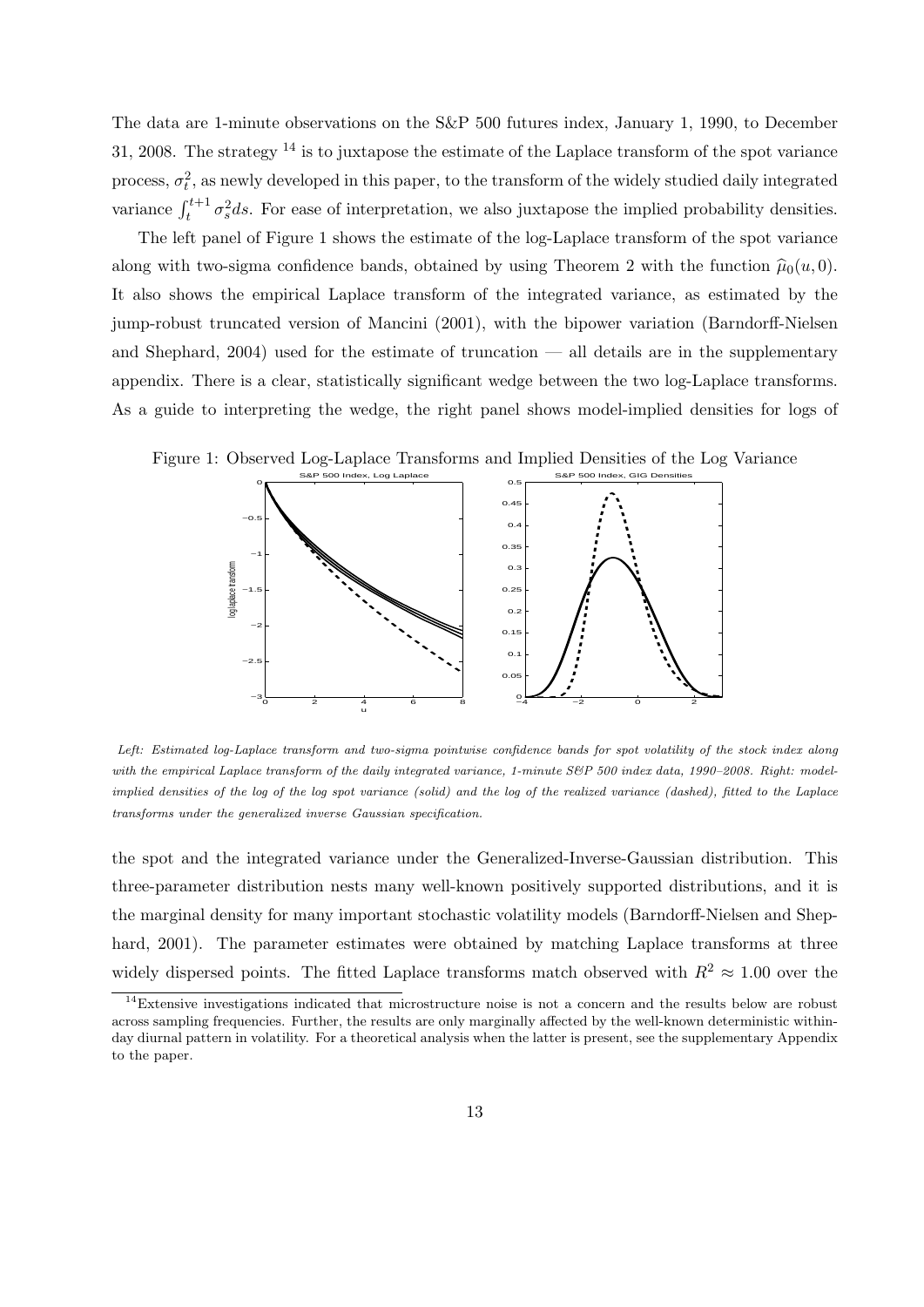entire domain, and thereby the plotted densities are just alternative representations of the same information embedded in the Laplace transforms. On the other hand, as discussed in the supplementary appendix, the important special case of a gamma distribution is statistically rejected using criteria based on our limit theory, indicating that the theory is useful for discriminating across models. The Generalized-Inverse-Gaussian thereby appears to be the appropriate distribution of stochastic variance for these data. As to be expected, the density of the spot variance is more dispersed around the mode than is the density of the integrated variance. The integration used to accumulate the daily integrated variance smooths over sharp short-term movements, as would be induced by, say, volatility jumps. Our approach thereby provides empirical evidence on the magnitude to which the smoothing alters the distribution of the integrated relative to the spot variance, a difference to be kept in mind when modeling stochastic volatility.

# **6 Conclusions**

In this paper we propose a new measure, we call Realized Laplace Transform of volatility, which estimates from high-frequency data over a given interval the empirical Laplace transform of the latent volatility process over that interval. We derive the asymptotic distribution of the statistic under settings of fixed and long span of data. Our asymptotic analysis and Monte Carlo work show the measure can be used to reliably estimate integrated joint Laplace transform of the volatility over different points in time. This provides an easy and efficient way to estimate and test performance of models with rich dynamics that are needed to capture the volatility risks evident in the data.

# **7 Proofs**

In all the proofs *C* denotes a constant that does not depend on *T* and  $\Delta_n$ , and further can change from line to line. We also use the short hand  $\mathbb{E}_{i-1}^n$  for  $\mathbb{E}(\cdot|\mathscr{F}_{(i-1)\Delta_n})$ . We start with some preliminary results that we use in the proofs of the theorems.

### **7.1 Preliminary Estimates**

For every t and u we have  $\hat{Z}_t(u) - Z_t(u) = \sum_{i=[(t-1)/\Delta_n]+1}^{[t/\Delta_n]} \sum_{j=1}^3 \xi_{i,u}^{(j)}$ , with

$$
\xi_{i,u}^{(1)} = \Delta_n \left[ \cos \left( \sqrt{2u} \sigma_{(i-1)\Delta_n} - \Delta_n^{-1/2} \Delta_i^n W \right) - e^{-u \sigma_{(i-1)\Delta_n}^2} \right], \quad \xi_{i,u}^{(2)} = \int_{(i-1)\Delta_n}^{i\Delta_n} \left( e^{-u \sigma_{(i-1)\Delta_n}^2} - e^{-u \sigma_s^2} \right) ds,
$$

$$
\xi_{i,u}^{(3)} = \Delta_n \left( \cos \left( \sqrt{2u} \Delta_n^{-1/2} \Delta_i^n X \right) - \cos \left( \sqrt{2u} \sigma_{(i-1)\Delta_n} - \Delta_n^{-1/2} \Delta_i^n W \right) \right).
$$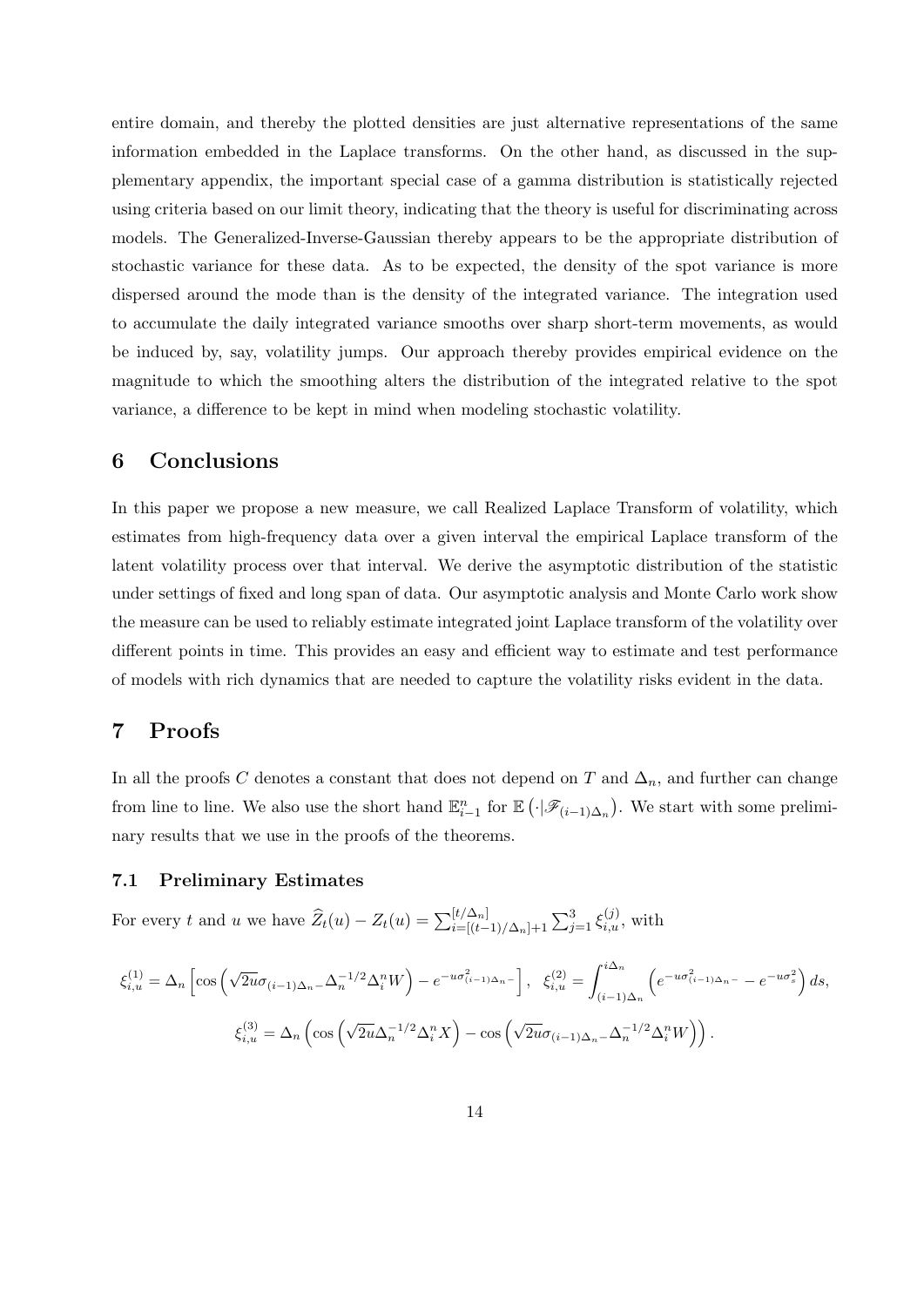First, using  $\mathbb{E}(e^{iuZ}) = e^{-u^2/2}$  for  $u \in \mathbb{R}$  and  $z \sim N(0, 1)$ , we have

$$
\mathbb{E}_{i-1}^{n}\left(\xi_{i,u}^{(1)}\right) = 0, \quad \mathbb{E}_{i-1}^{n}\left(\xi_{i,u}^{(1)}\xi_{i,v}^{(1)}\right) = \Delta_{n}^{2}F(\sqrt{u}\sigma_{(i-1)\Delta_{n}-}, \sqrt{v}\sigma_{(i-1)\Delta_{n}-}), \quad \mathbb{E}_{i-1}^{n}\left(\xi_{i,u}^{(1)}\right)^{4} \le C\Delta_{n}^{4}.\tag{16}
$$

We move next to  $\xi_{i,u}^{(2)}$ . We decompose it using a first-order Taylor expansion as  $\xi_{i,u}^{(2)} = \sum_{j=1}^3 \xi_{i,u}^{(2)}(j)$ ,

$$
\xi_{i,u}^{(2)}(1) = K_1(\sigma_{(i-1)\Delta_n -}, u) \int_{(i-1)\Delta_n}^{i\Delta_n} (\sigma_{(i-1)\Delta_n -} - \hat{\sigma}_s) ds, \quad \xi_{i,u}^{(2)}(2) = \int_{(i-1)\Delta_n}^{i\Delta_n} \left( e^{-u\hat{\sigma}_s^2} - e^{-u\sigma_s^2} \right) ds,
$$
  

$$
\xi_{i,u}^{(2)}(3) = \int_{(i-1)\Delta_n}^{i\Delta_n} \left( K_1(\sigma_s^*, u) - K_1(\sigma_{(i-1)\Delta_n -}, u) \right) \left( \sigma_{(i-1)\Delta_n -} - \hat{\sigma}_s \right) ds,
$$

where  $K_1(x, u) = -2uxe^{-ux^2}$ ,  $\sigma_s^*$  is a number between  $\sigma_{(i-1)\Delta_n}$  and  $\hat{\sigma}_s$ , and

$$
\widehat{\sigma}_s = \sigma_{(i-1)\Delta_n} + \int_{(i-1)\Delta_n}^s v_u dW_u + \int_{(i-1)\Delta_n}^s v_u' dW_u' + \int_{(i-1)\Delta_n}^s \int_{\mathbb{R}} \delta'(u-,x) \tilde{\mu}'(du,dx), \quad s \in [(i-1)\Delta_n, i\Delta_n].
$$
  
Then, using any integral *i*th term is the equilibrium in a symmetric. By representing any division and Itô isomorphism.

Then, using our integrability conditions in assumption B, successive conditioning and Itô isometry, as well as the the boundedness of the function  $K_1(x, u)$ , we have

$$
\mathbb{E}_{i-1}^n \left( \xi_{i,u}^{(2)}(1) \right) = 0, \qquad \mathbb{E} \left| \xi_{i,u}^{(2)}(1) \right|^2 \le C \Delta_n^3. \tag{17}
$$

For  $\xi_{i,u}^{(2)}(2)$ , first-order Taylor expansion and the integrability conditions in assumption B imply

$$
\mathbb{E}_{i-1}^{n}|\xi_{i,u}^{(2)}(2)| \leq Cu \mathbb{E}_{i-1}^{n} \left( \int_{(i-1)\Delta_{n}}^{i\Delta_{n}} |\widehat{\sigma}_{s}^{2} - \sigma_{s}^{2}| ds \right) \implies \mathbb{E}|\xi_{i,u}^{(2)}(2)| \leq C\Delta_{n}^{2}.
$$
 (18)

Finally for  $\xi_{i,u}^{(2)}(3)$ , by using Cauchy-Schwarz inequality and Itô isometry, we can write

$$
\mathbb{E}|\xi_{i,u}^{(2)}(3)| \leq C\Delta_n^{3/2}\sqrt{\mathbb{E}\left(\sup_{s\in[(i-1)\Delta_n,i\Delta_n]}(K_1(\sigma_s^*,u)-K_1(\sigma_{(i-1)\Delta_n-},u))^2\right)}.
$$

To continue further we make use of the bound  $|K_1(x, u) - K_1(y, u)| \leq C|x - y|$  for  $x, y \in \mathbb{R}$  and  $u \geq 0$ , where the constant *C* depends only on *u*. Plugging in the above inequality  $x = \sigma_s^*$  and  $y = \sigma_{(i-1)\Delta_n}$  and using successive conditioning (first on the filtration  $\mathscr{F}_{(i-1)\Delta_n}$ ) together with the Burkholder-Davis-Gundy inequality and the integrability conditions of assumption B, we get

$$
\mathbb{E}|\xi_{i,u}^{(2)}(3)| \le C\Delta_n^2. \tag{19}
$$

Turning to  $\xi_{i,u}^{(3)}$ , we can decompose it as  $\xi_{i,u}^{(3)} = \sum_{j=1}^{5} \xi_{i,u}^{(3)}(j)$ , where

$$
\xi_{i,u}^{(3)}(1) = -2\Delta_n \sin\left(0.5\sqrt{2u}\Delta_n^{-1/2}\left(\Delta_i^n X + \int_{(i-1)\Delta_n}^{i\Delta_n} a_s ds + \int_{(i-1)\Delta_n}^{i\Delta_n} \sigma_s dW_s\right)\right)
$$

$$
\times \sin\left(0.5\sqrt{2u}\Delta_n^{-1/2}\int_{(i-1)\Delta_n}^{i\Delta_n} \int_{\mathbb{R}} \delta(s-,x)\mu(ds,dx)\right),
$$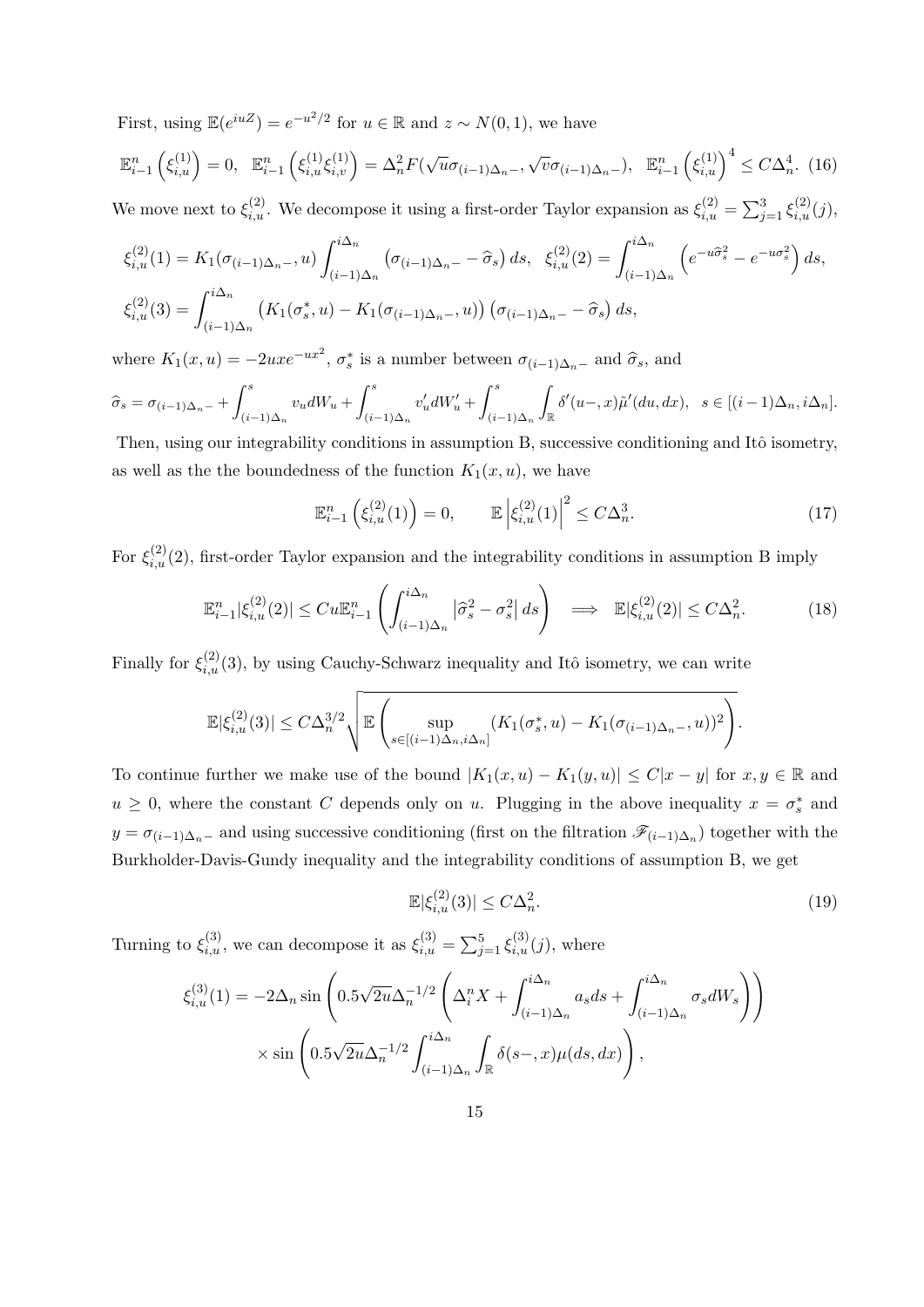$$
\xi_{i,u}^{(3)}(2) = -\sqrt{2u}\Delta_n^{3/2} \sin\left(\sqrt{2}u\sigma_{(i-1)\Delta_n} - \Delta_n^{-1/2}\Delta_i^n W\right) a_{(i-1)\Delta_n},
$$
  
\n
$$
\xi_{i,u}^{(3)}(3) = -u\cos\left(\tilde{x}_2\right) \left(\Delta_n a_{(i-1)\Delta_n} + \int_{(i-1)\Delta_n}^{i\Delta_n} (\sigma_s - \sigma_{(i-1)\Delta_n}) dW_s\right)^2,
$$
  
\n
$$
\xi_{i,u}^{(3)}(4) = -\sqrt{2u}\Delta_n^{1/2} \sin\left(\tilde{x}_1\right) \int_{(i-1)\Delta_n}^{i\Delta_n} (a_s - a_{(i-1)\Delta_n}) ds,
$$
  
\n
$$
\xi_{i,u}^{(3)}(5) = -\sqrt{2u}\Delta_n^{1/2} \sin\left(\sqrt{2u}\sigma_{(i-1)\Delta_n} - \Delta_n^{-1/2}\Delta_i^n W\right) \int_{(i-1)\Delta_n}^{i\Delta_n} (\sigma_s - \sigma_{(i-1)\Delta_n}) dW_s,
$$

where  $\tilde{x}_1$  is between  $\sqrt{2u} \Delta_n^{-1/2} \int_{(i-1)\Delta_n}^{i\Delta_n} a_s ds$  + where  $\tilde{x}_1$  is between  $\sqrt{2u} \Delta_n^{-1/2} \int_{(i-1)\Delta_n}^{i\Delta_n} a_s ds + \sqrt{2u} \Delta_n^{-1/2} \int_{(i-1)\Delta_n}^{i\Delta_n} \sigma_s dW_s$  and  $\sqrt{2u} \Delta_n^{1/2} a_{(i-1)\Delta_n} +$  $\overline{2u}\Delta_n^{-1/2}\int_{(i-1)\Delta_n}^{i\Delta_n} \sigma_s dW_s$  and  $\tilde{x}_2$  is between the latter and  $\sqrt{2u}\Delta_n^{-1/2}\sigma_{(i-1)\Delta_n} - \Delta_i^n W$ .

Using the basic inequalities  $|\sin(x)| \leq |x|$  and  $|\sum_i |a_i||^p \leq \sum_i |a|_i^p$  $\frac{p}{i}$  for some  $0 < p \leq 1$ , we have

$$
\mathbb{E}|\xi_{i,u}^{(3)}(1)| \leq C\Delta_n^{1-\beta/2 - \iota/2} \mathbb{E} \left| \int_{(i-1)\Delta_n}^{i\Delta_n} \int_{\mathbb{R}} \delta(s-,x) \mu(ds, dx) \right|^{\beta+\iota} \leq C\Delta_n^{1-\beta/2 - \iota/2} \mathbb{E} \int_{(i-1)\Delta_n}^{i\Delta_n} \int_{\mathbb{R}} |\delta(s-,x)|^{\beta+\iota} ds \nu(dx) \leq C\Delta_n^{2-\beta/2 - \iota/2}, \quad \forall \iota \in (0, 1-\beta].
$$

For  $\xi_{i,u}^{(3)}(2)$ ,  $\xi_{i,u}^{(3)}(3)$  and  $\xi_{i,u}^{(3)}(4)$ , using the boundedness of the functions  $sin(x)$  and  $cos(x)$ , the symmetry of  $sin(x)$ , the square integrability of  $a_s$  and  $\sigma_s$  (from assumption B), the second part of  $(3)$  in assumption B and applying Itô isometry, we trivially have

$$
\mathbb{E}_{i-1}^{n}\left(\xi_{i,u}^{(3)}(2)\right) = 0, \quad \mathbb{E}\left|\xi_{i,u}^{(3)}(2)\right|^{2} \le C\Delta_{n}^{3}, \quad \mathbb{E}|\xi_{i,u}^{(3)}(3)| \le C\Delta_{n}^{2} \quad \text{and} \quad \mathbb{E}|\xi_{i,u}^{(3)}(4)| \le C\Delta_{n}^{2}.\tag{20}
$$

We are left with  $\xi_{i,u}^{(3)}(5)$ . We denote  $\xi_{i,u}^{(3,q)}(5) = -\sqrt{2u\Delta_n} \sin\left(\sqrt{2u}\sigma_{(i-1)\Delta_n} - \Delta_n^{-1/2}\Delta_i^n W\right) \int_{(i-1)\Delta_n}^{i\Delta_n} \zeta_s^{(q)} dW_s$ for  $q = a, b$  and where

$$
\zeta_{s}^{(a)} = \int_{(i-1)\Delta_{n}}^{s} v_{(i-1)\Delta_{n}} dW_{u} + \int_{(i-1)\Delta_{n}}^{s} v'_{(i-1)\Delta_{n}} dW_{u}' + \int_{(i-1)\Delta_{n}}^{s} \int_{\mathbb{R}} \delta'((i-1)\Delta_{n}, x) \tilde{\mu}'(du, dx),
$$
  

$$
\zeta_{s}^{(b)} = \int_{(i-1)\Delta_{n}}^{s} \tilde{\alpha}_{u} du + \int_{(i-1)\Delta_{n}}^{s} (v_{u} - v_{(i-1)\Delta_{n}}) dW_{u} + \int_{(i-1)\Delta_{n}}^{s} (v'_{u} - v'_{(i-1)\Delta_{n}}) dW'_{u}' + \int_{(i-1)\Delta_{n}}^{s} \delta'((i-1)\Delta_{n}, x) dW'_{u}
$$
 (21)  
+
$$
\int_{(i-1)\Delta_{n}}^{s} \int_{\mathbb{R}} (\delta'(u-, x) - \delta'((i-1)\Delta_{n}, x)) \tilde{\mu}'(du, dx).
$$

First, using Itô lemma and the fact that  $\Delta_i^n W$  has symmetric distribution, we have

$$
\mathbb{E}_{i-1}^{n} \left[ \sin \left( \sqrt{2u} \Delta_n^{-1/2} \sigma_{(i-1)\Delta_n -} \Delta_i^n W \right) \int_{(i-1)\Delta_n}^{i\Delta_n} \left( \zeta_s^{(a)} - \int_{(i-1)\Delta_n}^s v_{(i-1)\Delta_n -} dW_u \right) dW_s \right] = 0,
$$
  

$$
\mathbb{E}_{i-1}^{n} \left[ \sin \left( \sqrt{2u} \sigma_{(i-1)\Delta_n} \Delta_n^{-1/2} \Delta_i^n W \right) \int_{(i-1)\Delta_n}^{i\Delta_n} (W_s - W_{(i-1)\Delta_n}) dW_s \right]
$$
  

$$
= 0.5 \mathbb{E}_{i-1}^{n} \left[ \sin \left( \sqrt{2u} \sigma_{(i-1)\Delta_n} \Delta_n^{-1/2} \Delta_i^n W \right) \left( (\Delta_i^n W)^2 - \Delta_n \right) \right] = 0.
$$

This result and application of Burkholder-Davis-Gundy inequality gives

$$
\mathbb{E}_{i-1}^{n}\left(\xi_{i,u}^{(3,a)}(5)\right) = 0, \quad \mathbb{E}\left|\xi_{i,u}^{(3,a)}(5)\right|^{2} \le C\Delta_{n}^{3}, \quad \mathbb{E}|\xi_{i,u}^{(3,b)}(5)| \le C\Delta_{n}^{2}.
$$
\n(22)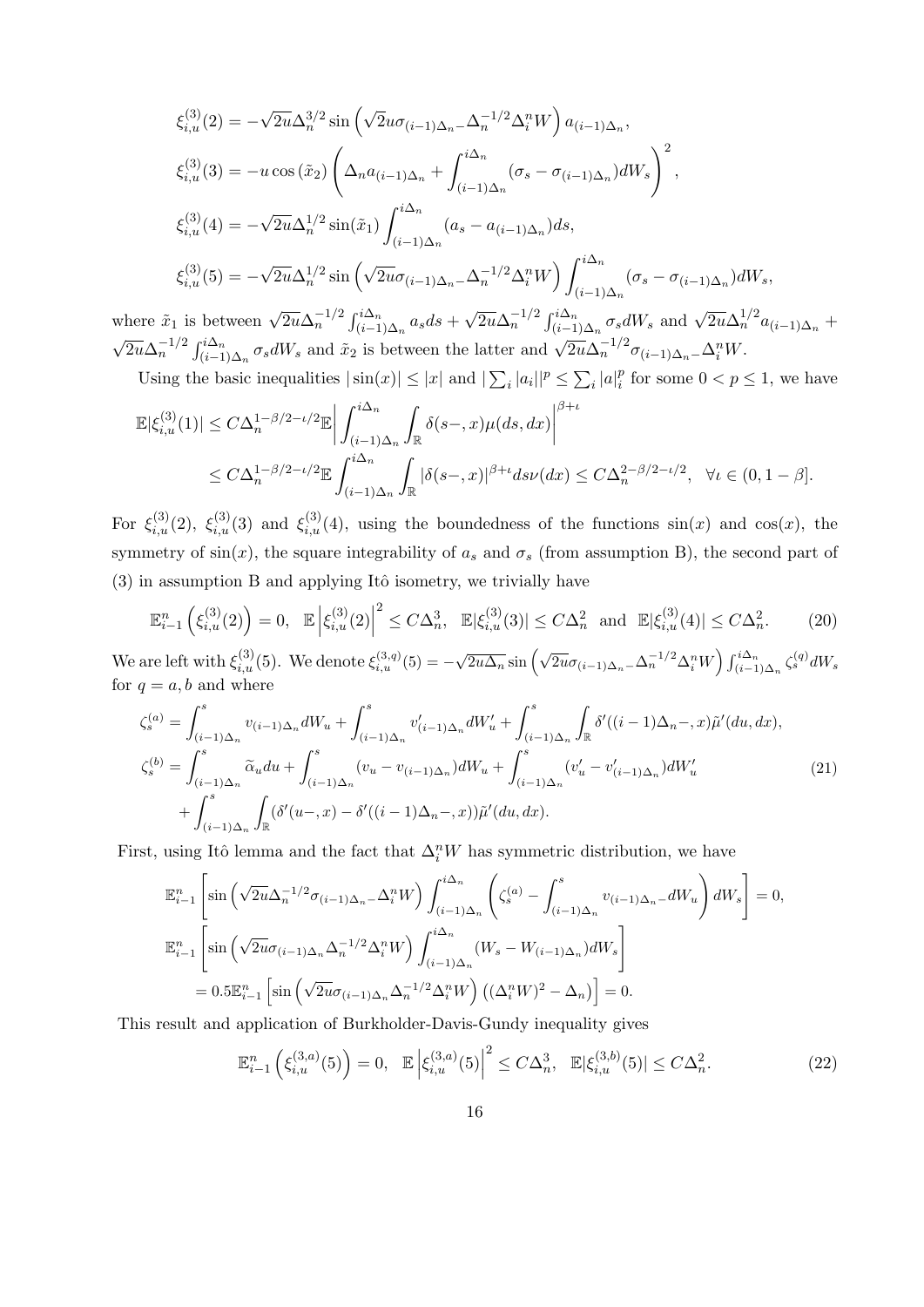Finally in the proofs of the theorems we will use the following shorthand notation

$$
\widehat{Z}_{t,1}(u) = \sum_{[(t-1)/\Delta_n]+1}^{[t/\Delta_n]} \xi_{i,u}^{(1)}, \quad \widehat{Z}_{t,2}(u) = \sum_{[(t-1)/\Delta_n]+1}^{[t/\Delta_n]} (\xi_{i,u}^{(2)}(1) + \xi_{i,u}^{(3)}(2) + \xi_{i,u}^{(3,a)}(5)),
$$
(23)

and  $\hat{Z}_{t,3}(u) = \hat{Z}_t(u) - Z_t(u) - \hat{Z}_{t,1}(u) - \hat{Z}_{t,2}(u).$ 

### **7.2 Proof of Theorem 1**

The stable convergence result in (6) amounts to showing  $\mathbb{E}(Yf(\Psi_T^n(u))) \to \mathbb{E}(Yf(\Psi_T(u)))$  for all *f* continuous bounded on  $\mathcal{C}(\mathbb{R}_+)$  and *Y* bounded *F*-measurable, where  $\Psi_T^n(u) = \frac{1}{\sqrt{2}}$  $\frac{1}{\Delta_n} \sum_{t=1}^T (\hat{Z}_t(u) Z_t(u)$ ). For this we use similar argument as in the proof of Theorem VIII.5.8 of Jacod and Shiryaev (2003). By linearity, we can restrict attention to  $Y \ge 0$  with  $\mathbb{E}(Y) = 1$ . We have  $\mathbb{E}(Y f(\Psi_T^n(u))) =$  $\mathbb{E}(f(\Psi_T^n(u)))$  where  $\tilde{\mathbb{P}}$  is a new probability measure that has density *Y* with respect to the original one. Then, however, using the boundedness of *Y*, we have  $\tilde{\mathbb{P}}(\Psi_T^n(u) \notin K) \le a \mathbb{P}(\Psi_T^n(u) \notin K)$  for some constant  $a > 0$  and K a compact subset of  $C(\mathbb{R}_+)$ . Hence to show the convergence in (6) we need to show the result finite-dimensionally in *u* as well as tightness of the sequence  $\Psi_T^n(u)$  (under the original probability measure).

We start with finite-dimensional convergence. Since  $|F'_i(x,y)| \leq C$ , for  $F'_i(x,y)$ ,  $i = 1, 2$  denoting first derivatives, applying Cauchy-Schwarz inequality and using  $(2)-(3)$ , we have

$$
\mathbb{E}\left(\sum_{i=1}^{[T/\Delta_n]} \int_{(i-1)\Delta_n}^{i\Delta_n} |F(\sqrt{u}\sigma_s, \sqrt{v}\sigma_s) - F(\sqrt{u}\sigma_{(i-1)\Delta_n -}, \sqrt{v}\sigma_{(i-1)\Delta_n -})|ds\right) \leq \frac{CT}{\Delta_n} \int_{(i-1)\Delta_n}^{i\Delta_n} \sqrt{\mathbb{E}(F'_1(\sqrt{u}\sigma_s^*, \sqrt{v}\sigma_s^{**}))^2 + F'_2(\sqrt{u}\sigma_s^*, \sqrt{v}\sigma_s^{**}))^2} \sqrt{\mathbb{E}(\sigma_s - \sigma_{(i-1)\Delta_n -})^2}ds \leq C\sqrt{\Delta_n},
$$
\n(24)

where  $\sigma_s^*$  and  $\sigma_s^{**}$  are values between  $\sigma_s$  and  $\sigma_{(i-1)\Delta_n}$ -. Then, using the result in (16) and applying Theorem VIII.2.27 of Jacod and Shiryaev (2003), we get finite-dimensionally (in *u*)

$$
\frac{1}{\sqrt{\Delta_n}} \sum_{i=1}^{[T/\Delta_n]} \xi_{i,u}^{(1)} \stackrel{\mathcal{L}}{\longrightarrow} \Psi_T(u). \tag{25}
$$

Then, (25) and the bounds on the moments of the rest of the  $\xi_{i,u}^{(j)}$  terms in Section 7.1 imply the convergence in (6) of Theorem 1 finite-dimensionally (in *u*). Further, Theorem 3 of Barndorff-Nielsen et al. (2006) imply that this (finite-dimensional) convergence holds stably.

Turning next to tightness, using the bounds in (16), (17), (20) and (22), we have for  $u_1, u_2 \in \mathbb{R}_+$ 

$$
\mathbb{E}\left(\frac{1}{\sqrt{\Delta_n}}\sum_{t=1}^T[\widehat{Z}_{t,1}(u_1)+\widehat{Z}_{t,2}(u_1)-\widehat{Z}_{t,1}(u_2)-\widehat{Z}_{t,2}(u_2)]\right)^2 \leq C|\sqrt{u_1}-\sqrt{u_2}|^2 \vee |u_1-u_2|^2. \tag{26}
$$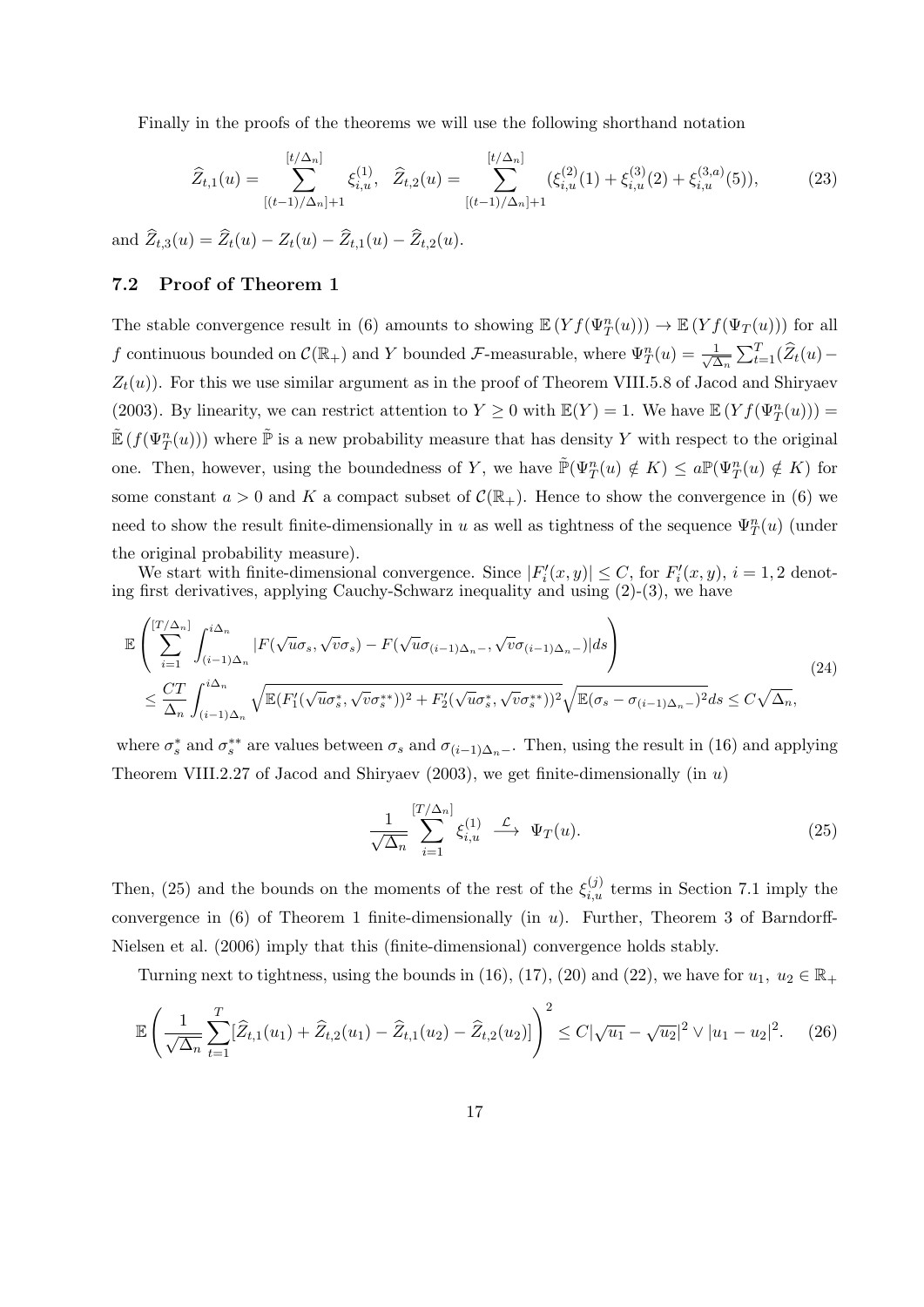Using Theorem 20 of Ibragimov and Has'minskii (1981) we have *√* 1  $\frac{1}{\Delta_n} \sum_{t=1}^T (\widehat{Z}_{t,1}(u) + \widehat{Z}_{t,2}(u))$  is tight. The tightness of  $\Psi_T^n(u)$  then follows since for any  $\overline{u} > 0$  we have that  $(\Delta_n^{\beta/2+i-1})$  sup<sub>0≤u≤u</sub>  $\left| \sum_{i=1}^{\lfloor T/\Delta_n \rfloor} \widehat{Z}_{t,3}(u) \right|$ is bounded in probability by using the bounds in Section 7.1.

The proof of the consistency of the estimator for the covariance function int the theorem follows trivially from the bounds in (16)-(22) and a Law of Large Numbers for  $\frac{1}{T} \sum_{t=1}^{T} Z_t(u)$ .

### **7.3 Proof of Theorem 2**

**Part (a)**. The proof consists of showing finite dimensional convergence (in  $(u, v)$ ) and tightness of the sequence. We first make the decomposition

$$
\sqrt{T}\left(\frac{1}{T}\sum_{t=k+1}^{T}\hat{Z}_{t}(u)\hat{Z}_{t-k}(v)-\mu_{k}(u,v)\right) = \sqrt{T}\left(\frac{1}{T}\sum_{t=k+1}^{T}Z_{t}(u)Z_{t-k}(v)-\mu_{k}(u,v)\right) + \sum_{j=1}^{3}R_{T}^{(j)}(u,v), (27)
$$
\n
$$
R_{T}^{(1)}(u,v) = \frac{1}{\sqrt{T}}\sum_{t=k+1}^{T}\mathbb{E}\left[Z_{t}(u)\hat{Z}_{t-k,1}(v)+\hat{Z}_{t,1}(u)Z_{t-k}(v)\right],
$$
\n
$$
R_{T}^{(2)}(u,v) = \frac{1}{\sqrt{T}}\sum_{t=k+1}^{T}\left\{Z_{t}(u)\hat{Z}_{t-k,1}(v)+\hat{Z}_{t,1}(u)Z_{t-k}(v)+\hat{Z}_{t,1}(u)\hat{Z}_{t-k,1}(v)\right.
$$
\n
$$
-\mathbb{E}\left[Z_{t}(u)\hat{Z}_{t-k,1}(v)+\hat{Z}_{t,1}(u)Z_{t-k}(v)+\hat{Z}_{t,1}(u)\hat{Z}_{t-k,1}(v)\right]\right\},
$$
\n
$$
R_{T}^{(3)}(u,v) = \frac{1}{\sqrt{T}}\sum_{t=k+1}^{T}\left\{\left[Z_{t}(u)+\hat{Z}_{t,1}(u)\right]\left[\hat{Z}_{t-k,2}(v)+\hat{Z}_{t-k,3}(v)\right]\right.
$$
\n
$$
+\left[\hat{Z}_{t,2}(u)+\hat{Z}_{t,3}(u)\right]\hat{Z}_{t-k}(v)+\mathbb{E}(\hat{Z}_{t,1}(u)\hat{Z}_{t-k,1}(v))\right\}.
$$

Note that  $\mathbb{E}(\widehat{Z}_{t,1}(u)Z_{t-k}(v)) = 0$  for  $k \geq 1$  by an application of (16). Therefore, using stationarity,  $R_T^{(1)}$  $T_T^{(1)}(u, v)$  equals the first two components of  $Y_T^{(2)}$  $T^{(2)}(u, v)$  in (13).

*Finite Dimensional Convergence*. For the first term on the right-hand side of (27), given assumption C and using a CLT for stationary processes, see Jacod and Shiryaev (2003), Theorem VIII.3.79, we have finite-dimensionally (i.e., over a discrete grid of  $(u, v)$ )

$$
\sqrt{T}\left(\frac{1}{T}\sum_{t=k+1}^{T}Z_t(u)Z_{t-k}(v)-\mu_k(u,v)\right) \stackrel{\mathcal{L}}{\longrightarrow} \Psi'(u,v). \tag{28}
$$

For  $R_T^{(2)}$  $T^{(2)}(u, v)$ , applying successive conditioning and Lemma VIII.3.102 in Jacod and Shiryaev (2003) (which holds due to assumption C), and the bounds of (conditional) moments in Section 7.1, gives

$$
\mathbb{E}\left(R_T^{(2)}(u,v)\right)^2 \le C\Delta_n \int_0^\infty \alpha_t^{\text{mix}} dt. \tag{29}
$$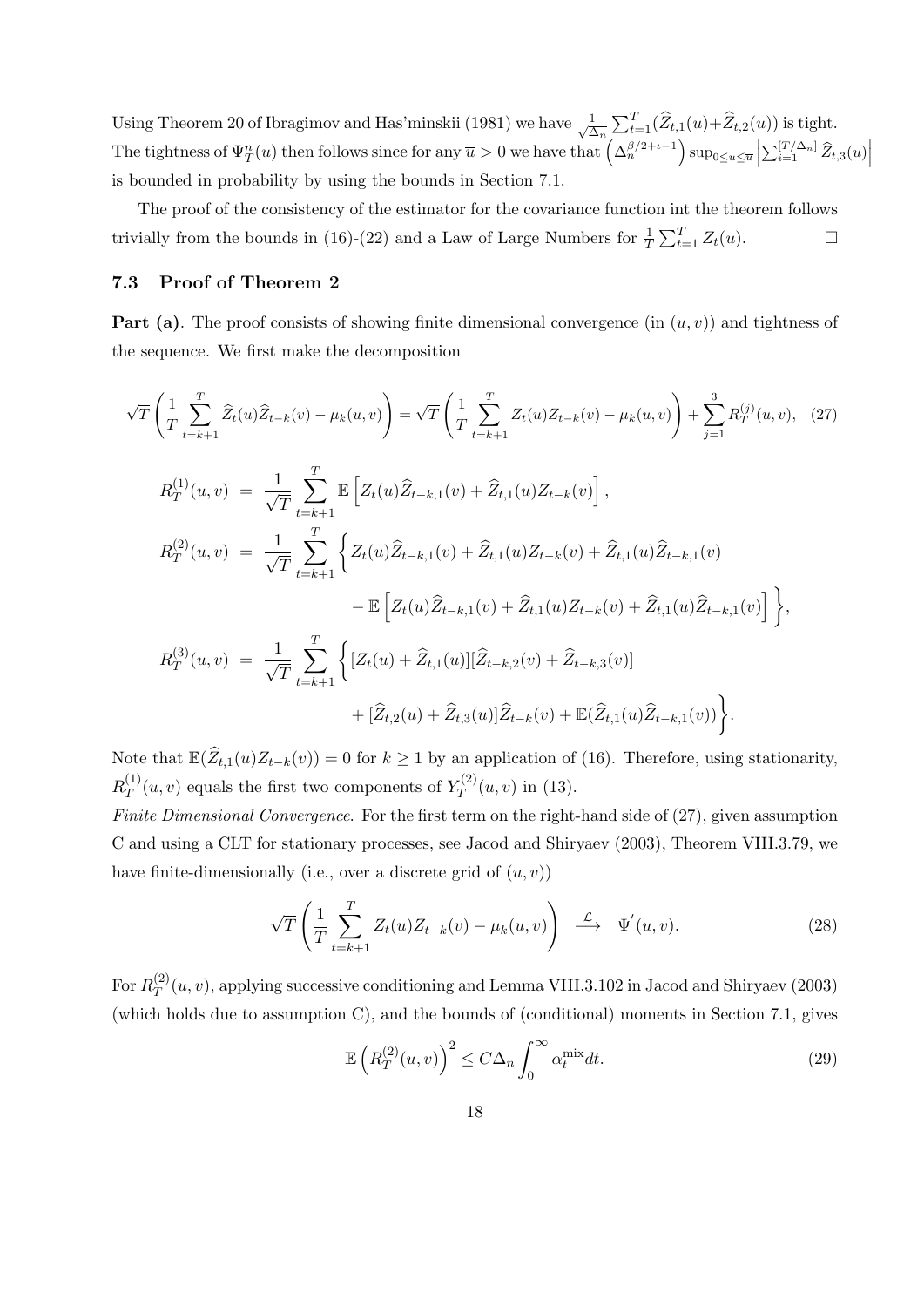Finally, for  $R_T^{(3)}$  $T^{(5)}(u, v)$ , we apply the bounds of (conditional) moments in Section 7.1, and the boundedness of  $Z_t(u)$  and  $\widehat{Z}_t(u)$ , to get  $R_T^{(3)}$  $O_T^{(3)}(u, v) = O_p(u)$ *√*  $\overline{T}\Delta _{n}^{1-\beta /2-\iota }).$ 

*Tightness.* We start with the first term on the right-hand side of (27). For any  $[u_1, v_1]$  and  $[u_2, v_2]$ 

$$
Z_t(u_1)Z_{t-k}(v_1) - Z_t(u_2)Z_{t-k}(v_2) = \left(Z_t(u_1) - Z_t(u_2)\right)Z_{t-k}(v_1) + Z_t(u_2)\left(Z_{t-k}(v_1) - Z_{t-k}(v_2)\right),
$$

and we can do the same for their means. Then, using successive conditioning and Lemma VIII.3.102 in Jacod and Shiryaev (2003), together with the boundedness of  $Z_t(u)$  and assumption C, we get

$$
T^{2}\mathbb{E}\left|\frac{1}{T}\sum_{t=k+1}^{T}[Z_{t}(u_{1})Z_{t-k}(v_{1})-Z_{t}(u_{2})Z_{t-k}(v_{2})] - (\mu_{k}(u_{1},v_{1})-\mu_{k}(u_{2},v_{2}))\right|^{4} \leq C||\mathbf{x}_{1}-\mathbf{x}_{2}||^{2+\iota},
$$

where  $\mathbf{x}_1 = (u_1, v_1), \mathbf{x}_2 = (u_2, v_2)$  and some  $\iota > 0$ . Then, using Theorem 20 of Ibragimov and Has'minskii (1981), we can conclude the tightness of the sequence for the local uniform topology on  $\mathcal{C}(\mathbb{R}_+ \times \mathbb{R}_+)$ . Similarly, with the same notation as above

$$
\mathbb{E}\left|R_T^{(2)}(u_1,v_1)-R_T^{(2)}(u_2,v_2)\right|^4 \leq C\Delta_n(||\sqrt{\mathbf{x}_1}-\sqrt{\mathbf{x}_2}||^{2+\iota}\vee||\mathbf{x}_1-\mathbf{x}_2||^{2+\iota}).
$$

Finally, using the bounds in Section 7.1, it is easy to show that for any  $\overline{u}, \overline{v} > 0$ , we have that  $\left(\sqrt{T}\Delta_{n}^{1-\beta/2-t}\right)^{-1}\sup_{0\leq u\leq\overline{u},\ 0\leq v\leq\overline{v}}$  $R_T^{(3)}$  $\left\{ \begin{aligned} &\left( 3\right) (u,v)\right\} \end{aligned}$  is bounded in probability. This then implies the asymptotic negligibility of  $R_T^{(3)}$  $\mathcal{C}^{(0)}(u, v)$  on  $\mathcal{C}(\mathbb{R}_+ \times \mathbb{R}_+)$  equipped with the local uniform topology. **Part b.** We denote for  $l \geq 0$ ,

$$
C_l([u_1, v_1], [u_2, v_2]) = \frac{1}{T} \sum_{t=k+l+1}^T \left( Z_t(u_1) Z_{t-k}(v_1) - \mu_k(u_1, v_1) \right) \left( Z_{t-l}(u_2) Z_{t-l-k}(v_2) - \mu_k(u_2, v_2) \right).
$$

Then under our assumptions, by standard arguments, see e.g., Proposition 1 in Andrews (1991),

$$
C_0([u_1, v_1], [u_2, v_2]) + \sum_{i=1}^{L_T} \omega(i, L_T) \left( C_i([u_1, v_1], [u_2, v_2]) + C_i([u_2, v_2], [u_1, v_1]) \right) \xrightarrow{\mathbb{P}} V([u_1, v_1], [u_2, v_2]).
$$
 (30)

Using the boundedness of  $\hat{Z}_t(u)$  and  $Z_t(u)$ , we next have

$$
\left| \hat{C}_{i}([u_1, v_1], [u_2, v_2]) - C_{i}([u_1, v_1], [u_2, v_2]) \right| \leq C \sum_{j=1,2} \left( \frac{1}{T} \sum_{t=1}^T (|\hat{Z}_t(u_j) - Z_t(u_j)| + |\hat{Z}_t(v_j) - Z_t(v_j)|) + \left| \frac{1}{T} \sum_{t=k+1}^T Z_t(u_j) Z_{t-k}(v_j) - \mu_k(u_j, v_j) \right| \right).
$$

Using assumption C and Lemma VIII.3.102 in Jacod and Shiryaev (2003), as well as the bounds in Section 7.1, we get for arbitrary small  $\iota > 0$  and  $j = 1, 2$ 

$$
\mathbb{E}\left|\frac{1}{T}\sum_{t=k+1}^T Z_t(u_j)Z_{t-k}(v_j) - \mu_k(u_j,v_j)\right| \leq \frac{C}{\sqrt{T}}, \quad \mathbb{E}\left|\widehat{Z}_t(u) - Z_t(u)\right| \leq C\Delta_n^{(1-\beta/2-\iota)\wedge 1/2}.
$$

The result in (14) then follows from the relative speed condition between  $L_T$ , *T* and  $\Delta_n$ .